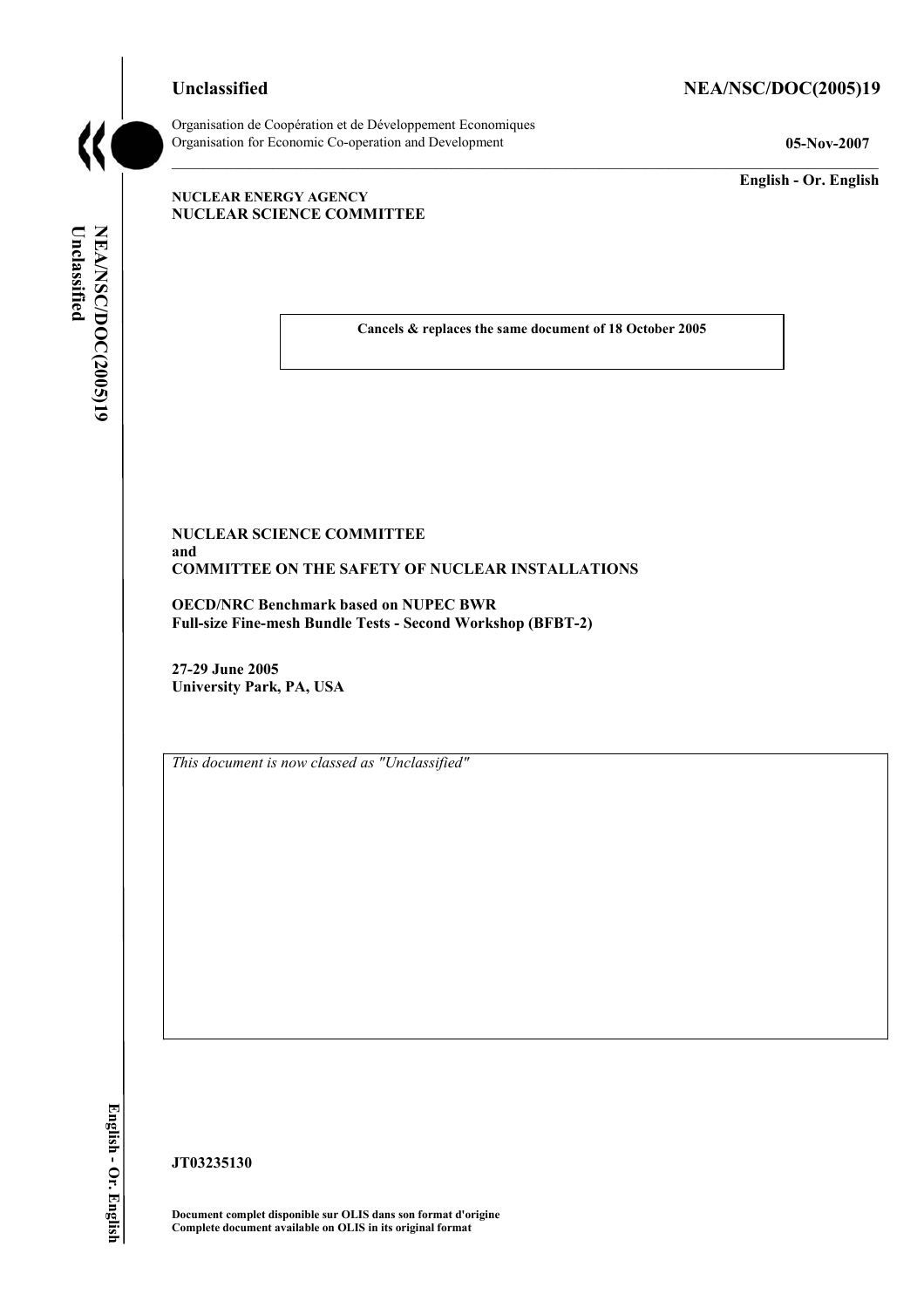# NUCLEAR SCIENCE COMMITTEE and COMMITTEE ON THE SAFETY OF NUCLEAR INSTALLATIONS

# **OECD/NRC Benchmark based on NUPEC BWR**  Full-size Fine-mesh Bundle Tests (BFBT) – Second Workshop **(BFBT-2)**

27-29 June 2005 University Park, PA, USA

Hosted by

The Pennsylvania State University (PSU), USA

## **SUMMARY RECORD**

#### **Content:**

- Sponsorship
- Background and Purpose of the Benchmark Workshop
- Opening Session Introduction and Welcome
- Session  $1$  Phase 1: Void Distribution Benchmark
- Session  $2$  Phase 2: Critical Power Benchmark
- Closing Session Conclusions and Recommendations
- Annex 1: Workshop and Benchmark Participants
- Annex 2: Workshop Programme

#### **Sponsorship**

The second workshop for the BFBT benchmark was held on 27-29 of June 2005 in University Park, PA, USA, and is a follow up to the first workshop. The first workshop of the OECD/NRC Benchmark based on the NUPEC BWR Full-size Fine-mesh Bundle Tests (BFBT) – First Workshop (BFBT-1) was held on  $4<sup>th</sup>$ October 2004. The workshop was hosted by the Japan Nuclear Energy Safety (JNES) Organization. The BFBT Benchmark is sponsored by the US Nuclear Regulatory Commission (NRC), the OECD, and the Nuclear Engineering Program (NEP) of the Pennsylvania State University (PSU). The experimental data was produced during a measurement campaign by the NUPEC, Japan, and sponsored by the Japan Ministry of Economy, Trade and Industry (METI).

 The international benchmark team is organised based on the collaboration between Japan and the USA as shown.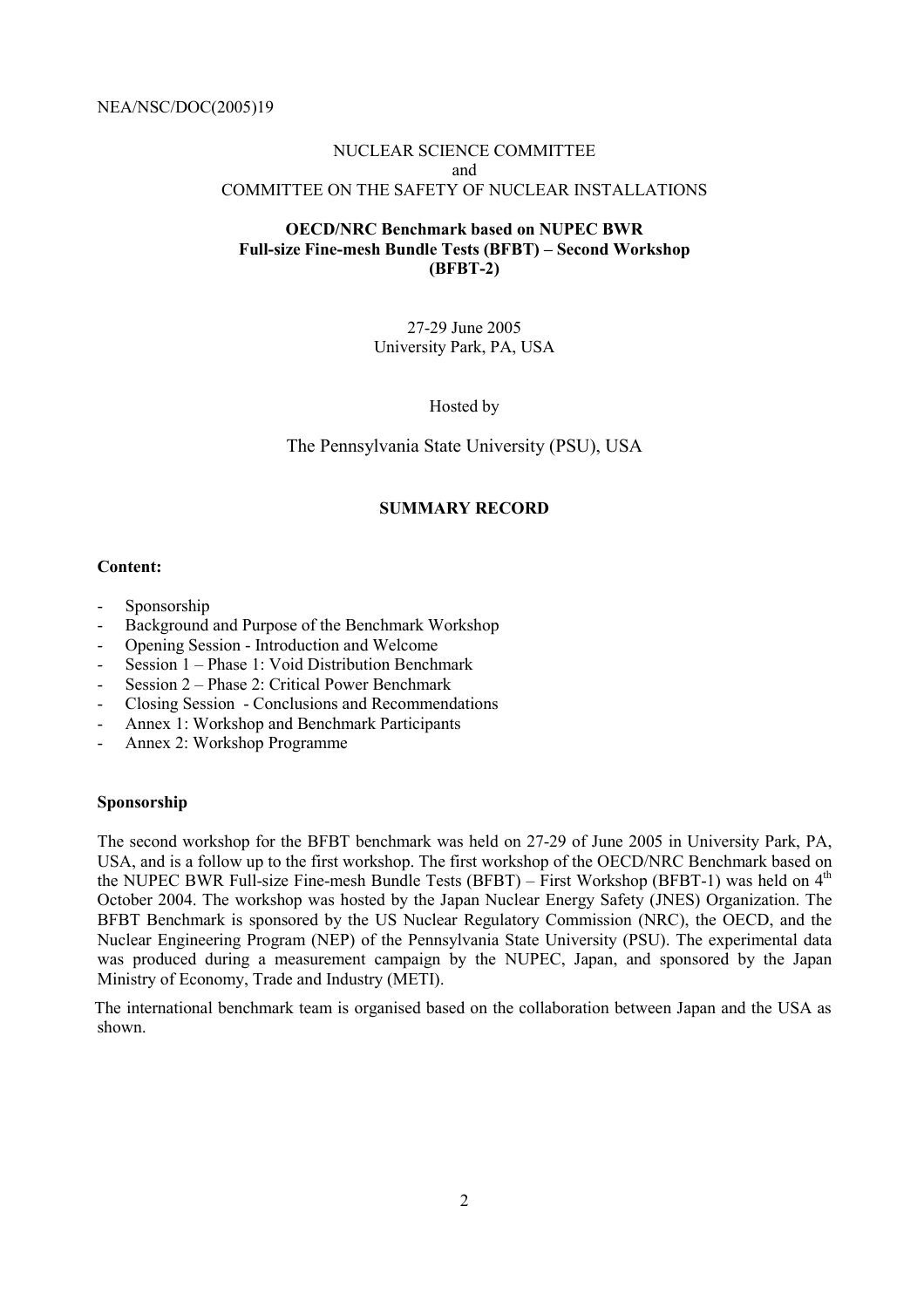

#### **Background and Purpose of the Benchmark Workshop**

 In the past decade, a large amount of effort has been made toward the direct simulation of the boiling transition (BT) for BWR fuel bundles. The most advanced sub-channel codes explicitly take into account droplet along with liquid and vapor. They predict the dry-out process as disappearance of the liquid film on the fuel rod surface without employing any semi-empirical correlations. Through a series of benchmark comparisons to full length/scale bundle data, it was verified that the codes are reliable in predicting the critical power of the conventional BWR fuel types. However, these sub-channel codes are not yet utilized in new fuel design. Adequacy of fuel lattice geometries, spacer configurations, etc., is still confirmed mainly by costly experiments using partial- and full-scale mock-ups. The main reason for this situation is a shortage of high resolution and full-scale experimental databases under actual operating conditions.

The detailed void distribution inside the fuel bundle has been regarded as one of important factors in the boiling transition in BWRs. With regard to the sub-channel wise void distribution, it is clear that the cross flow across the sub-channel gap dominates void distributions. Most of the well-known sub-channel codes still employ the classical Lahey's Void Drift Model or its modified versions. Although there have been substantial efforts to establish a sound theoretical background of detailed void distributions, the numerical models that are verified in a wide range of geometrical and thermal-hydraulic conditions are not yet available. In this sense, this subject still remains the major unsolved problem in the two-phase flow of BWR fuel bundles. The main reason for this lack of resolution is the lack of reliable full bundle databases under operating conditions. Up to now, only partial bundle  $(3 \times 3 \text{ or } 4 \times 4)$  test data under relatively low pressure ( $\approx 1$  MPa) conditions have been made available.

It was during the 4<sup>th</sup> OECD/NRC BWR TT Benchmark Workshop on 6 October 2002 in Seoul, Korea, that the need to refine models for best-estimate calculations based on good-quality experimental data was discussed. The needs arising in this respect should not be limited to currently available macroscopic approaches but should be extended to next-generation approaches that focus on more microscopic processes. It is suggested that this international benchmark be based on data made available from the NUPEC (Nuclear Power Engineering Corporation) database. From 1987 to 1995, NUPEC performed a series of void measurement tests using full-size mock-up tests for both BWRs and PWRs. Based on stateof-the-art computer tomography (CT) technology, the void distribution was visualized at the mesh size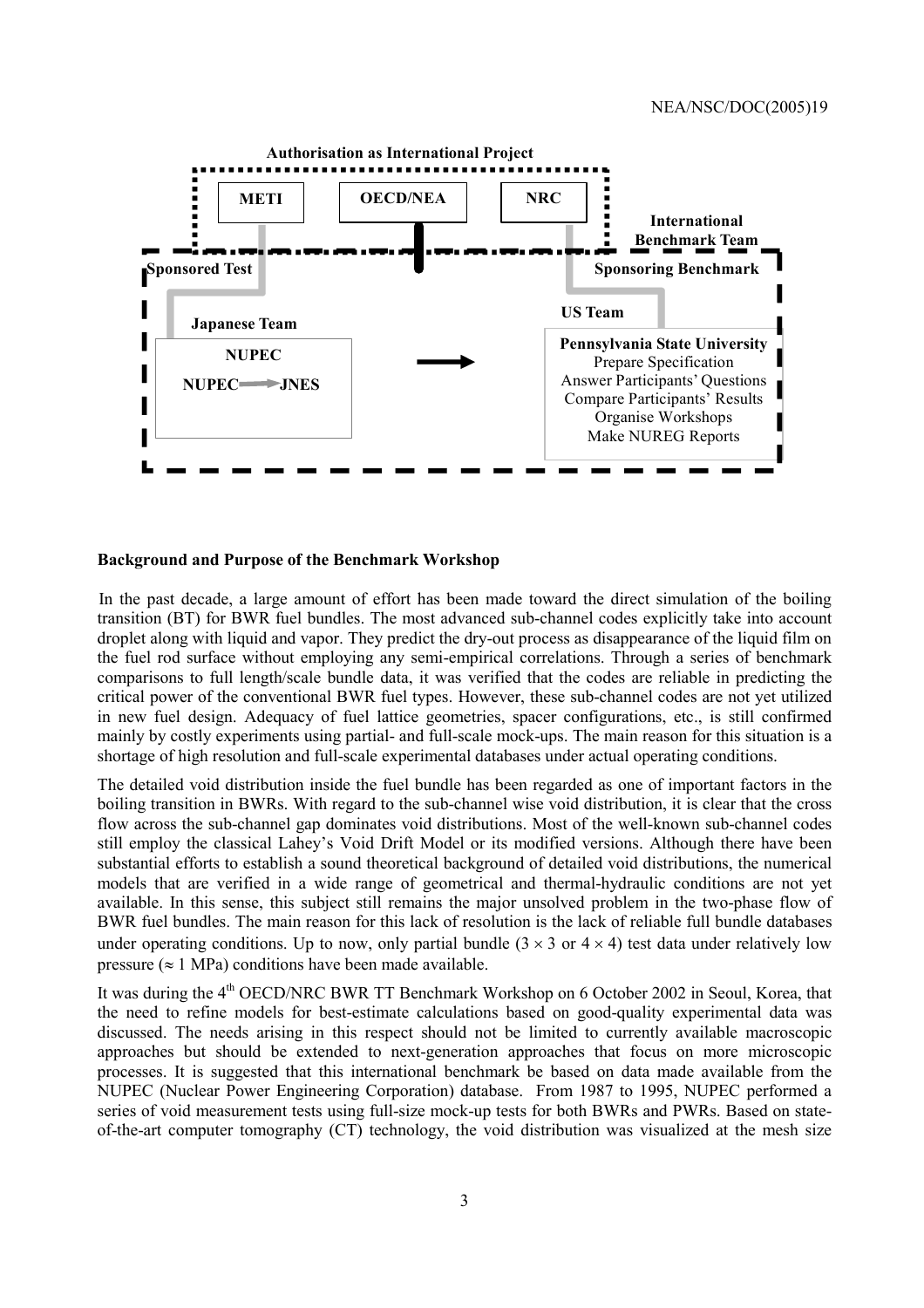smaller than the sub-channel under actual plant conditions. NUPEC also performed steady-state and transient critical power test series based on the equivalent full-size mock-ups. Considering the reliability not only of the measured data, but also of other relevant parameters such as the system pressure, inlet subcooling and rod surface temperature, these test series supply the first substantial database for the development of truly mechanistic and consistent models for void distribution and boiling transition.

This international benchmark, based on the NUPEC database, encourages advancement in this uninvestigated field of two-phase flow theory with very important relevance to the nuclear reactors' safety margins evaluation. Considering the immaturity of the theoretical approach, the benchmark specification is being designed so that it systematically assesses and compares the participants' numerical models on the prediction of detailed void distributions and critical powers. Furthermore, the following points were kept in mind when establishing the benchmark specification.

• As concerns the numerical model of void distributions, no sound theoretical approach that can be applied to a wide range of geometrical and operating conditions has been developed.

• In the past decade, experimental and computational technologies have tremendously improved though the study of the two-phase flow structure. Over the next decade, it can be expected that mechanistic approaches will be more widely applied to the complicated two-phase fluid phenomena inside fuel bundles.

• The development of truly mechanistic models for critical power prediction is currently underway. These models must include elementary processes such as void distributions, droplet deposit, liquid film entrainment, etc.

The BFBT benchmark consists of two parts (phases), each part consisting of different exercises:

• Phase  $1 -$  Void Distribution Benchmark

Exercise  $1 - Steady-state sub-channel grade benchmark$ Exercise  $2 - Steadv-state$  microscopic grade benchmark Exercise  $3 -$ Transient macroscopic grade benchmark

• Phase  $2$  – Critical Power Benchmark

Exercise 1 -Steady-state benchmark Exercise  $2 -$ Transient benchmark

It should be recognized that the purpose of this benchmark is not only the comparison of currently available macroscopic approaches but above-all the encouragement to developing novel next-generation approaches that focus on more microscopic processes. Thus, the benchmark problem includes both macroscopic and microscopic measurement data. In this context, the sub-channel grade void fraction data are regarded as the macroscopic data and the digitized computer graphic images are the microscopic data.

The Second Benchmark Workshop (BFBT-2) took place at the University Park, PA, USA from June 27 to 29, 2005. The meeting was organized around the discussion of the Benchmark Specifications, as well as the presentation and discussion of modelling issues and preliminary results for Exercises 1 and 2 of Phase 1, and Exercise 1 of Phase 2. At the first workshop of the OECD/NRC BFBT Benchmark – BFBT-1 - a schedule for benchmark activities was accepted by the participants (see NEA/NSC/DOC (2004)15). According to this schedule the participants were requested to submit their results for Exercises 1 of Phase 1 and Phase 2 by April 30, 2005, which was postponed because of the delay in issuing the BFBT Benchmark Specifications. The Version 2 of the Specifications was distributed in May 2005 and the participants were requested to review the Specifications and were encouraged to start modelling of Exercises 1 of Phase 1 and Phase 2 as well as Exercise 2 of Phase 2. This was beneficial for the discussions at the  $2<sup>nd</sup>$  Workshop where the participants were requested to present any available preliminary results, for the exercises of both phases. Presentations on related experience in BWR sub-channel modelling as well as on CFD modelling were also encouraged.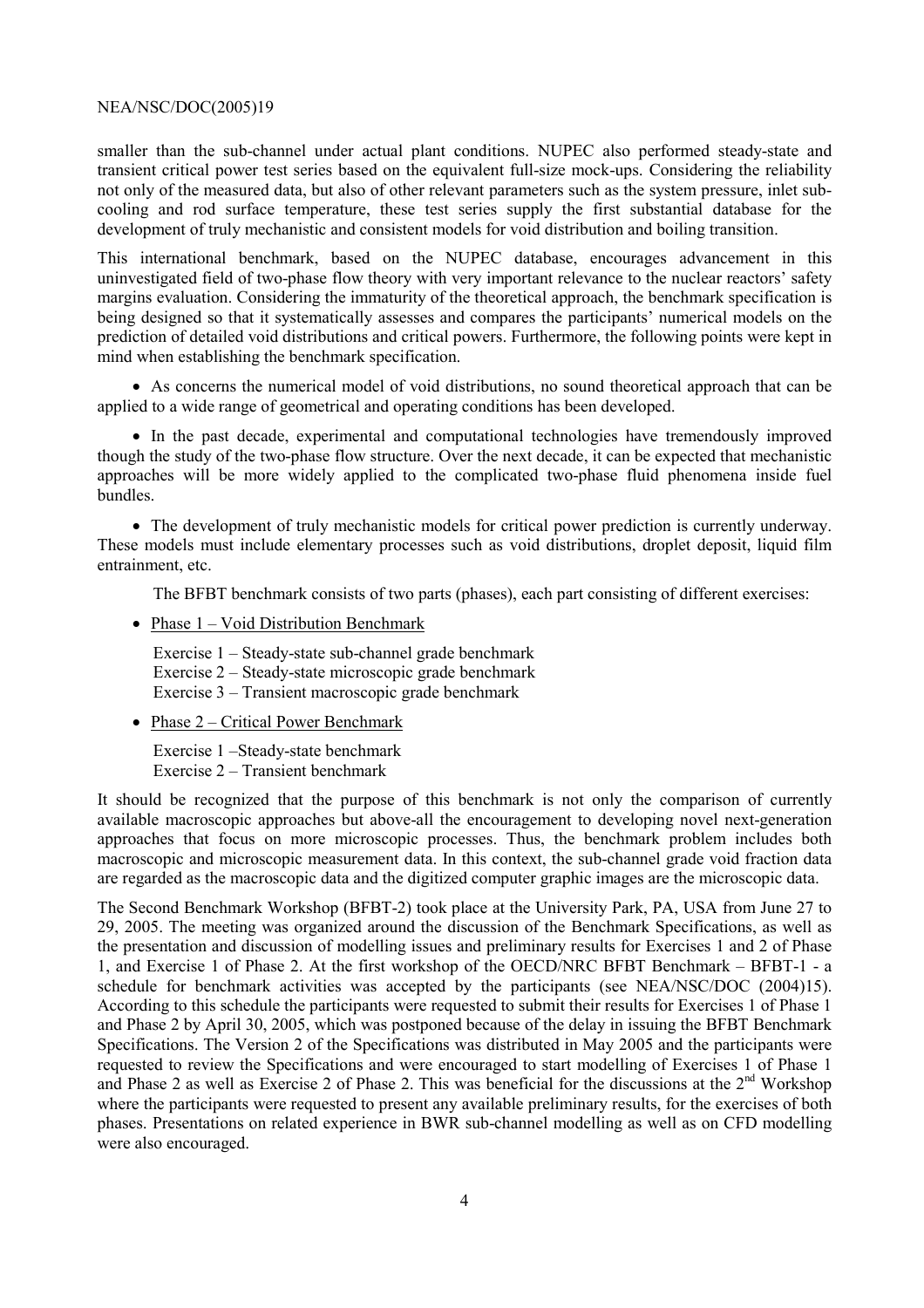The technical topics, which were presented and discussed at the BFBT-2 workshop, are shown below.

- Review of the benchmark activities after the  $1<sup>st</sup>$  Workshop
- Detailed discussion of test facility, test conditions and measurement techniques
- Discussion of the complete test data provided on the CD-ROM to the participants  $-$  key for using the data and format of the data
- Discussion of the Benchmark Specifications and how the benchmark cases have been selected
- Presentation and discussion of modelling issues and preliminary results of Exercise 1 of Phase 1
- Presentation and discussion of modelling issues and preliminary results of Exercise 2 of Phase 1
- Presentation and discussion of modelling issues and preliminary results of Exercise 1, Phase 2
- Discussion of the requested output, templates for submitting results
- Definition fo work plan and schedule, actions to advance the 2 phases of the benchmark activities

# **Opening Session: Introduction and Welcome**

The meeting was opened by L. Hochreiter (PSU). The Chair of NEP of PSU, J. Brenizer welcomed the participants and wished them a successful work. He presented an overview of the PSU NEP status and activities. G. Rhee from US NRC also welcomed the benchmark participants and discussed the benefit of the BFBT benchmark activities for the development of sub-channel and best estimate methods, which are very important for the risk-informed regulation. E. Sartori welcomed the participants on behalf of the OECD/NEA Secretariat and thanked in particular the local organizers for their hospitality. Dr. Sartori discussed the "Structures and Re-structuring of the Working Parties and Expert Groups at OECD/NEA", and under which activities the BFBT benchmark is assigned.

The meeting was attended by 24 participants representing 15 organisations, from 8 countries (see Annex I). The agenda was approved with minor adjustments (see Annex II).

K. Ivanov (PSU) presented an overview of the BFBT benchmark activities between BFBT-1 and BFBT-2 benchmark workshops and summarized the status of the benchmark at time of the BFBT-2 workshop.

# **Session 1: Void Distribution Benchmark**, *Chair L. Hochreiter*

Hideaki Utsuno (JNES) discussed in detail the "Test Facility and Measurement Techniques Used in the Void Distribution Measurements of the NUPEC BWR Full-size Fine-mesh Bundle Tests", followed by a ìDiscussion of the Void Distribution Tests and How the Benchmark Cases Were Selectedî. B. Neykov (PSU) presented "The Key and Format of the Test Data (Benchmark Database)". These presentations were followed by a discussion in the form of questions from the participants and answers from H. Utsuno. The following clarifications were made:

• The measured void fraction distribution for a given test is in principle evaluated in one experimental test but some cases are duplicated, i.e. two separate tests were performed under the same conditions. There were two types of measurement – one of the CT-scanner and the other of the X-ray densitometer. The CT-scanner is located at the assembly exit and provides 2-D void distribution data at the top of the assembly. It takes 15 seconds for a scan for the CT scanner. (A further description for the steady-state is given in Chapter III of Ref. 5 of the Specification). For the transients, the same test was run 9 times to obtain 9 chordal averages, which were then used to obtain the bundle average void fraction. The averaged void fraction data out of 9 times measurements were provided in the benchmark database distributed on the CD-ROM by NEA/OECD to the benchmark participants. The CT scanned data were averaged 9 times and it is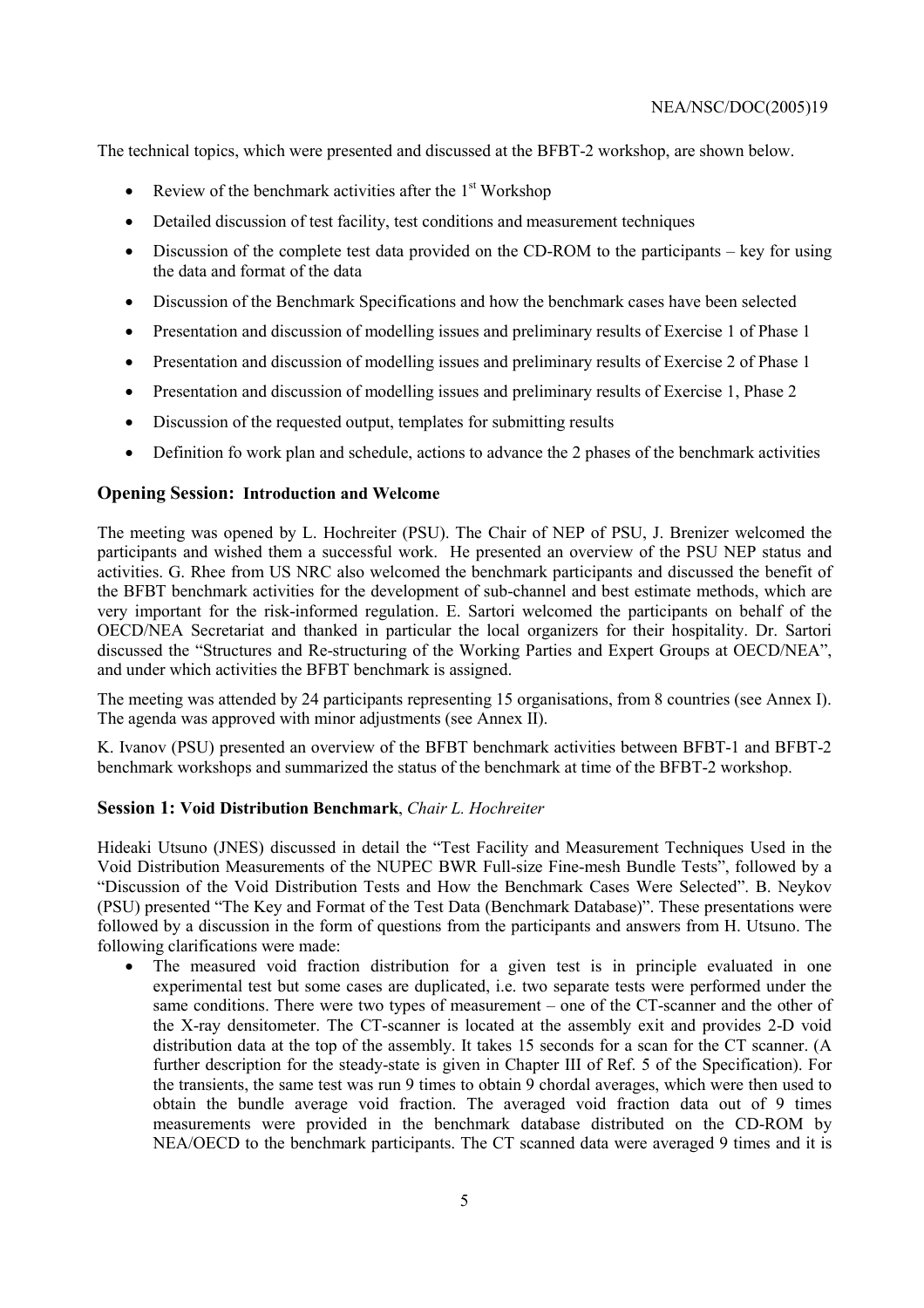the average that is reported. In the transient test measurements the first  $10$  seconds are a "null transient".

- The presence of low positive or negative void fraction values in the measured data sets indicates sub-cooling conditions, meaning that the average density is higher than the saturated density. The comparisons of these conditions should be performed not on the void fraction basis but on the twophase density basis. PSU need to look at the low power tests and compare the density, not the void fraction.
- The given accuracy in the Specifications is the accuracy of the measurement, i.e. the instrument accuracy.
- In regard to modelling heat losses as a first approximation, the participants can assume adiabatic modelling since during the tests the assemblies were very well isolated. The quality reported in the specification assumes no heat losses from the facility.

F. Audogan (PSU) presented "Discussion of Fuel Assembly Data and Spacer Grid Data for Phase 1", which included a 3-D movie, prepared by the NEA/OECD team:

- For the grid spacer models there are some inconsistent data about provided dimensions in the Specifications. E. Sartori pointed out that the uncertainty of the spacer grid models can be addressed by performing sensitivity studies. It was noted that the grid loss coefficients calculated by one of the presented methods contain errors, which need to be corrected. PSU needs to further compare and document the grid loss calculations.
- Another uncertainty, which needs to be addressed, is associated with the heater rod properties given in the Specifications. These properties were taken form TRAC-PF1. PSU will check the thermal time constant for the heater rods used in the experiments. H. Utsuno said the time constant was 5 seconds which seems long. PSU could build a DATARH model for the rod.

A presentation on "Discussion on the Specification of Phase 1 Exercises 1-3" was given by B. Neykov (PSU). It was observed that there is an asymmetry in the measured sub-channel void distribution as well as in the 2-D CT-scanner predicted void distributions. This fact indicates a possible bias in the measurements since the radial power distribution has one-half symmetry. PSU needs to look at the CT scanned data to determine if there is a bias in the data from one side of the bundle to the other. i.e., the data does not show symmetry.

F. Audogan (PSU) made two consecutive presentations on "Discussion of the Modelling Issues and Preliminary Results for Exercise 1 of Phase 1", and "Derivation of Sub-channel Loss Coefficients and COBRA-TF Sample Deck for Exercise 1 of Phase 1î. The PSU benchmark team is utilizing the US NRC version of COBRA-TF as a sub-channel code for the BFBT benchmark to perform studies in order to support the modelling efforts of the benchmark participants. It was emphasized that the BFBT benchmark will help to differentiate between the void drift and turbulent mixing effects and will help to develop appropriate models in the codes.

B. Neykov (PSU) presented "Discussion of the Modelling Issues for Exercise 2 of Phase 1". The PSU benchmark team is planning to use the CFD code FLUENT for calculation of Exercise 2 of Phase 1. The provided fine-resolution data in the framework of the BFBT benchmark can help validate the CFD codes, which after that can be used for performing numerical experiments, which can be utilized for improving the model in the sub-channel codes.

In his presentation "Sub-channel Analysis of Void Fraction by COBRA-TF", S. Kakinoki from NFI, Japan, discussed the comparison of their preliminary results with experimental data. The analysis tends to show higher void fraction especially at low exit quality. More investigations are necessary on turbulencemixing and sub-cooled boiling modelling.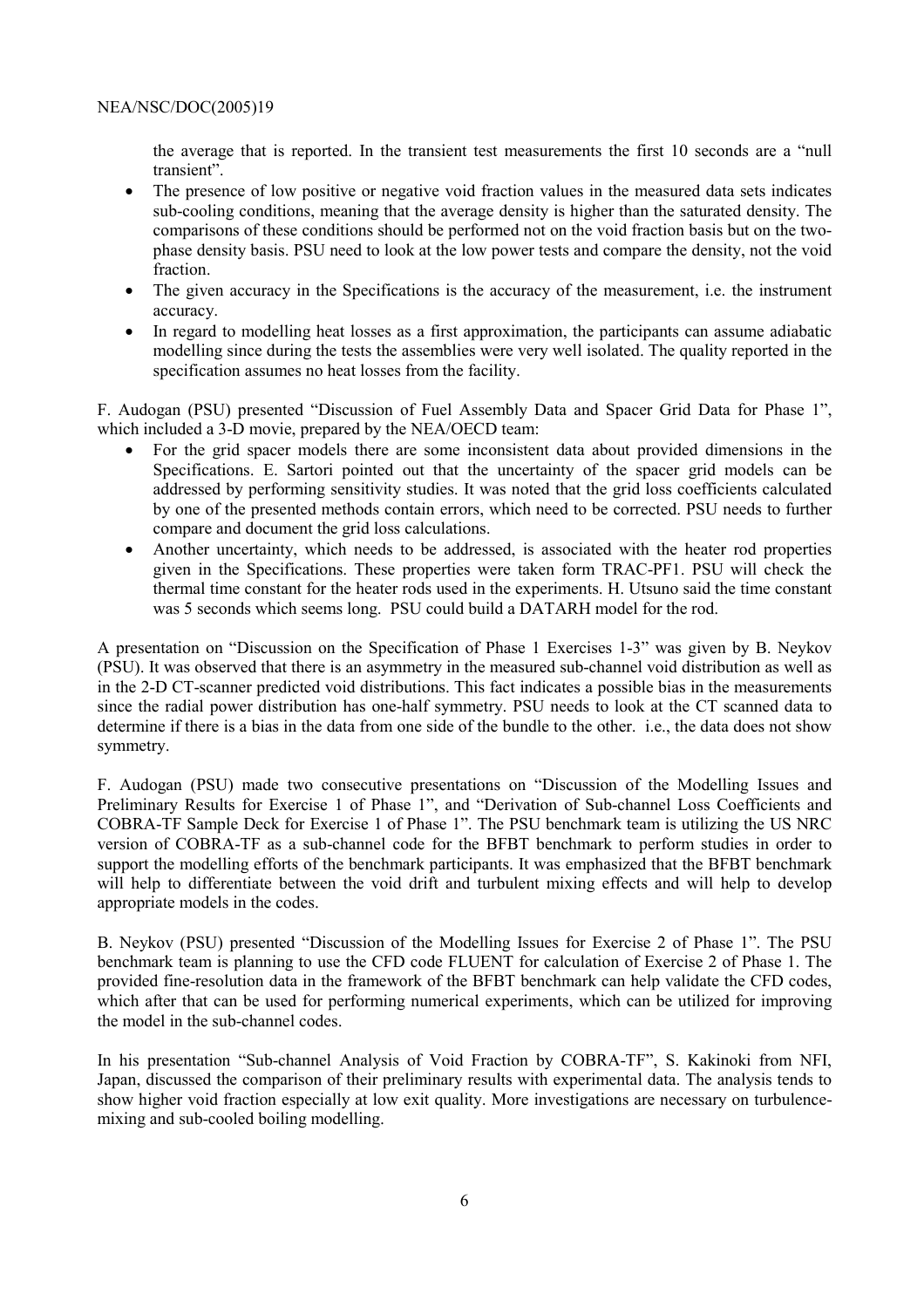L. Hochreiter (PSU) discussed the presentation submitted by A. Hotta from TEPSYS, Japan, entitled ìPreliminary Results of Exercise 1 of NUPEC BFBT Benchmark Based on NASCAî. This presentation deals with preliminary results of detailed void distributions predicted by the advanced sub-channel code, NASCA. First, the NASCA models and improvements are presented including an improved cross-flow model. Second, the presentation compares the code's predictions of regional averaged void distribution (5 rings - regions per bundle are utilized) with the measured data, followed by sub-channel based void distribution comparisons. It is concluded that the tests, included in the BFBT benchmark, are adequate to establish sub-models in a sub-channel code including the improved cross-flow model.

L. Hochreiter (PSU) also presented "Preliminary Results of Void Distribution Analysis" submitted by M. Naitoh from NUPEC, Japan. Comparisons of calculated and measured void distribution on a sub-channel and regional averaged bases are given for different cases. Based on these comparisons a problem for void comparison is identified. The calculations showed symmetric distribution. However, the experiments did not. The actual time-averaged void distribution is considered to be symmetric because of the symmetry of power, geometry, and flow conditions. Questions arise: Why is the measured void distribution not symmetrical? Why is the measured void fraction in the central region higher than in the periphery regions of some specific assembly types? Did the measurement error include the statistical error of X-ray counts? The proposal was made to symmetrize the experimental void distribution matrix. L. Hochreiter raised the following arguments such that. It is not clear whether the symmetrized voids distribution data measured is useful. A better approach would be to provide uncertainty ranges (bands) for the measured data. The variability of these uncertainty bands (standard deviations) can be addressed by plotting the individual data points and associated uncertainty ranges. Preliminary results for Exercise 1 of Phase 2 are also included in the presentation. It is important when such results are presented to have more information about the models utilized, and such model description will be requested from the participants when submitting their results.

In his presentation "Preliminary Results of Exercise 1/Phase 1 and Exercise1/Phase 2" C. Adamson (Westinghouse Electric Sweden AB) discussed MONA-3 models and preliminary results for Exercises 1 of Phase 1 and Phase 2. A more accurate spacer model is probably needed to predict the pressure drop. The presentation indicated that one must be careful with the gaps for large water rods, and that a critical film thickness of 90 micro meters worked well for dry-out.

D. Caruge (CEA) presented a "Proposal for Extension to Uncertainty Analysis". CEA will participate in the benchmark with the NEPTUNE code system. The main features of FLICA4 (which is a part of NEPTUNE), physical models, and numerical methods, were presented followed by the description of the CEAís experience with uncertainty analysis, obtained during the validation process of FLICA4. The KALIF software for sensitivity analysis was introduced. A proposal was made to the BFBT benchmark participants to extend the benchmark activities to include an uncertainty analysis exercise for void distribution (Exercise 1 of Phase 1) to take into account uncertainties on input data (boundary conditions, geometry, etc., provided by the Specifications) on models and produce results with "errors" and to compare with measurement uncertainties. The BFBT benchmark provides a good opportunity for such an exercise since it has a limited number of input data (compared to the previous coupled plant system benchmarks), the uncertainty range is already provided in the Specifications, and there are high-quality experimental measurements. What is needed is to define a probability density function.

In his presentation "Preparation of Input Data for MATRA, MARS (COBRA-TF), and CFX" D. Hwang (KAERI) presented the activities of the KAERI BFBT benchmark team using MATRA and MARS (COBRA-TF) for Exercise 1 and CFX for Exercise 2 of Phase 1. The presentation includes preliminary results for Exercise 1 with MATRA (all cases) and MARS (selected cases), and discussion of the geometrical modelling and mesh generation for Exercise 2 of Phase 1.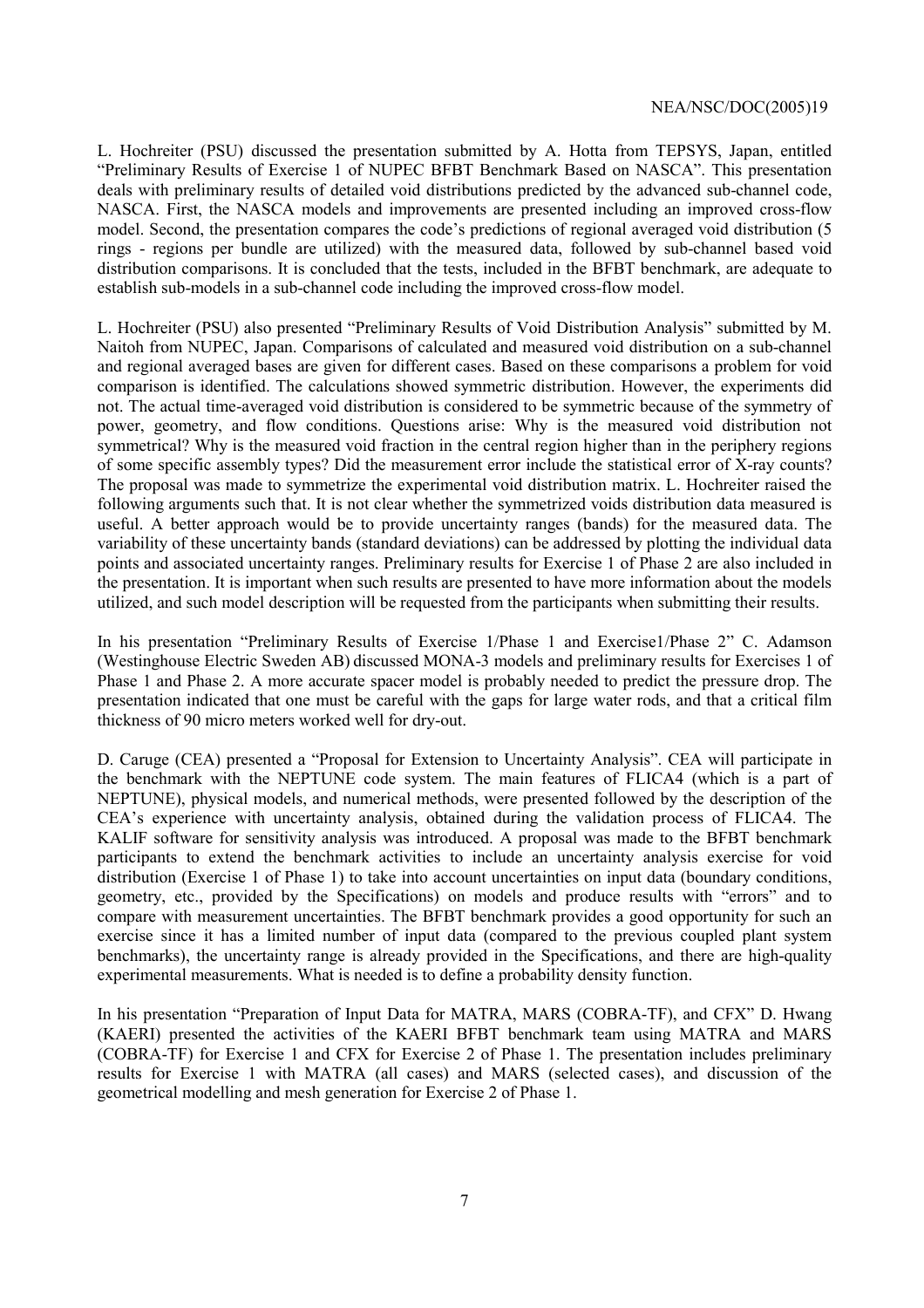Claudio Delfino (ISL) presented "CFD Modelling Approach to Phase I of the BFBT Benchmark". He discussed the CFD analysis of the liquid/gas flow in a BWR fuel bundle, adopting a multi-field framework by providing the selected solver with adequate physical models for mechanistic flow regime description, including regime transitions, through user-defined external software routines. The work status at ISL on developing a novel approach to two-phase CFD, which focuses on achieving an optimal trade-off between model accuracy and computational efficiency, and planned work for Phase 1 of the BFBT benchmark were described.

W. Hering (FZK) discussed their contribution to the benchmark activities in his presentation "FZK Activities in the BFBT Benchmark". The available codes on different levels in FZK such as TRACE (system code), MATRA (sub-channel code), and the CFD code CFX in conjuction with the in-house tool Turbit-VOF will be utilized in the BFBT benchmark.

The participants' presentations on Phase 1 were followed up by a discussion on Phase 1 of the benchmark chaired by L. Hochreiter:

- Special attention was devoted to reviewing the selected cases to be calculated in the three exercises of Phase 1. It was suggested to replace/include more cases in Exercise 1 of Phase 1, which reflect flow rate variations.
- Additional uncertainty exercise Exercise 4 of Phase 1 will be formulated from the benchmark team (PSU, JNES, and OECD) in cooperation with CEA on evaluation of uncertainties of void distribution predictions within the framework of Exercise 1 of Phase 1. The benchmark team will provide uncertainties of the input data and boundary conditions; in addition probability density functions of the input uncertainties will be generated in cooperation with CEA. The benchmark team was asked to find a way of weighting the data in terms of uncertainties.
- Low quality low power steady-state test (for example 4101-53) to be selected as the first calculation case for Exercise 2 of Phase 1, Participants should focus on this case and submit their results for a comparative analysis.
- List of participants in each exercise of each phase to be generated by the benchmark team in order to establish a more convenient e-mail exchange forum between participants in the same exercise to clarify modelling issue and share information.

# **Session 2: Critical Power Benchmark**, *Chair H. Utsuno*

H. Utsuno presented "Discussion of the Critical Power Tests and How the Benchmark Cases were Selected". What are the criteria for CHF? The CHF was defined when the peak rod surface temperature became 14 °C higher than the steady-state temperature level before dry-out occurs. This was followed by the presentation given by B. Neykov on "Discussion on the Specification of Phase 2 Exercises  $1-2$ ". Additional exercise – Exercise  $\theta$  of Phase 2 will be formulated focused on single-phase and two-phase pressure drop calculations. There is test data for this exercise and it will help participants to initialize their sub-channel models before calculating Exercises 1 and 2 of Phase 2.

H. Utsuno presented two parts of "Assessment of a Boiling Transition Analysis Code against Data from BFBT". First, the models of the code TCAPE-INS/B were introduced followed by the results of the code assessment for void distribution and critical power predictions. Special attention was paid to the film flow analysis coupled with the sub-channel analysis.

The following two consecutive presentations, entitled "Discussion of Fuel Assembly Data and Spacer Grid" Data for Phase 2 (including 3-D movie)" and "Presentation and Discussion of the Modelling Issues and Preliminary Results for Exercise 1 of Phase 2. Discussion of Sample Input Deck of COBRA-TF for Exercise 1 of Phase 2", were given by F.Aydogan.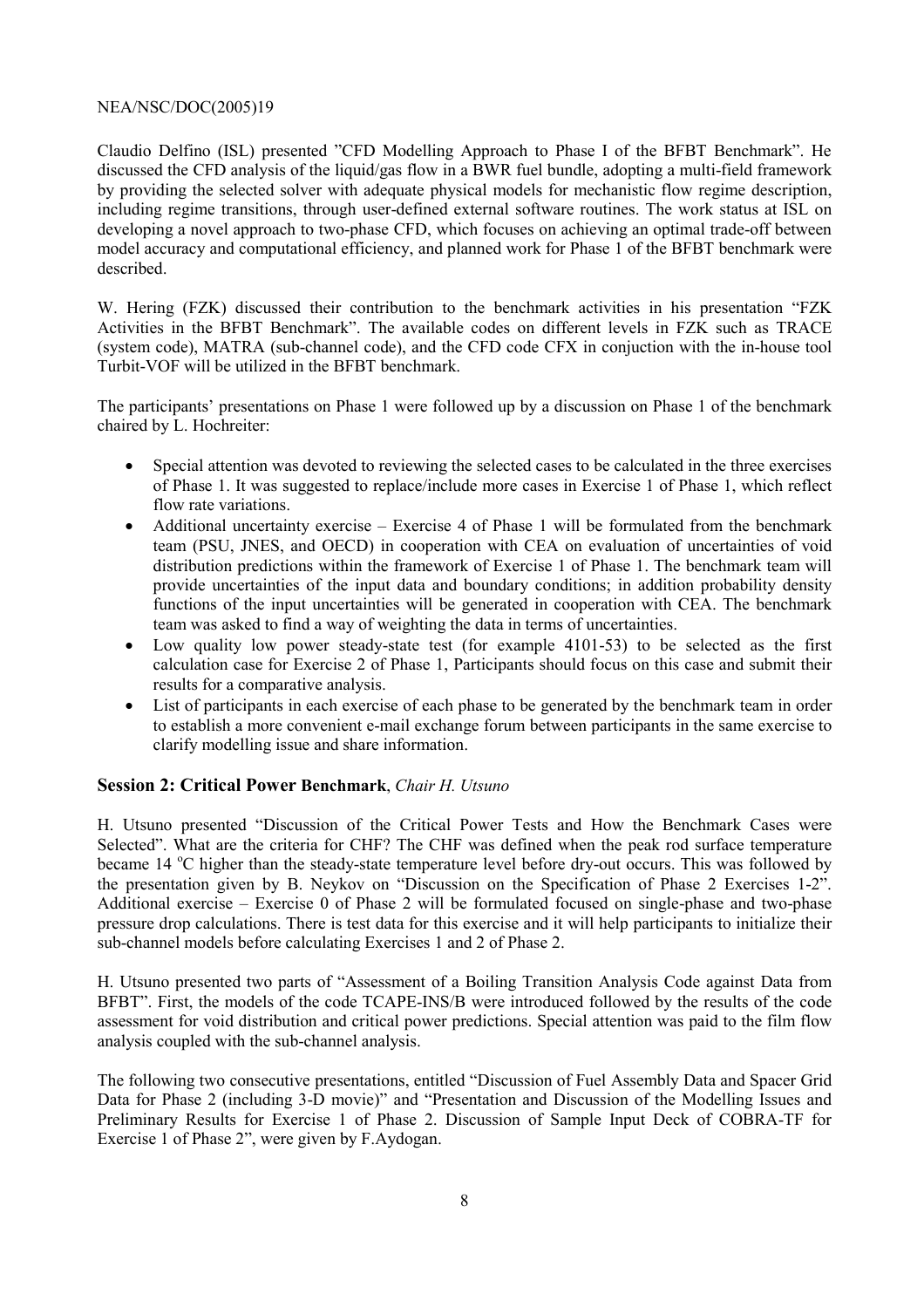L. Hochreiter from PSU presented the paper "IVA Simulations of Exercises 1 of Phase 1 and 2 of the OECD/NRC Benchmark Based on NUPEC BWR Full-Size Fine-Mesh Bundle Tests (preliminary)î submitted by N. Kolev (Framatome ANP). The results obtained with the IVA computer code are analyzed indicating that the void mixing computed based only on the transport equation is not enough to describe appropriately this process. In all cases the "void diffusion" from region with higher void to region with lower void is underestimated. Without appropriate turbulence modeling the accuracy of this method regarding predicting the local void fraction cannot be increased. Fine resolution is required in the future accomplished with appropriate constitutive relationships specially developed for the fine resolutions. Turbulence modeling in multiphase flow is the key phenomenon for taking into account the influence of the grids in a universal way into the predictive technologies avoiding the fitting of specific constants for specific arrangements.

B. Neykov presented "Discussion of the Requested Output. Templates for Submitting Results, and Sample Results", which was followed by a presentation, entitled "Techniques for Comparisons of Calculated Results with Measured Data (Code-to-Data) and to Other Calculated Results (Code-to-Code)", given by K. Ivanov.

The follow-up discussion on Phase 2 of the BFBT benchmark focused on:

- The definition of the new additional Exercise 0 on pressure drop calculations and which test cases to be selected for inclusion in this exercise.
- PSU needs to look at the effects of the heater rod resistivity for post situations. Concern is that in post dry-out, with higher temperatures, the power has a larger uncertainty due to the electrical resistivity changes with temperature.
- The six most increased thermo-couple (TC) measured temperature data out of 100 TCs are provided in the benchmark data base for the dry-out tests. Penn State will look at the CHF data to see if there is any bias in the data due to the rod properties.
- It was proposed that the benchmark team also prepares templates in EXCEL for submitting results for each exercise for each phase with description of how the calculated data should be averaged for each exercise and case. For the microscopic scale (level) data it is recommended to use visualization method and graphical representation. For the sub-channel (macro-) level results it is recommended to request from participants not only the void fraction but also 2-D mass flux distribution (for each sub-channel).

To summarize, the most important changes suggested for Version 4 of the Specifications are as follows:

- Adding some clarification on the CT scanner functionality and the measurement methods;
- Resolving the inconsistency in the geometrical dimensions for the grid spacers;
- Adding Exercise 4 to Phase 1 concerning the uncertainty analysis of the void distribution benchmark of Exercise 1 of Phase 1 as proposed by CEA;
- Defining Exercise 0 of Phase 2, which is a single and two-phase pressure drop calculation using the test data;
- Revising the output requested to reflect participants' suggestions during the workshop.

In this way the BFBT benchmark was extended and now consists of the following exercises: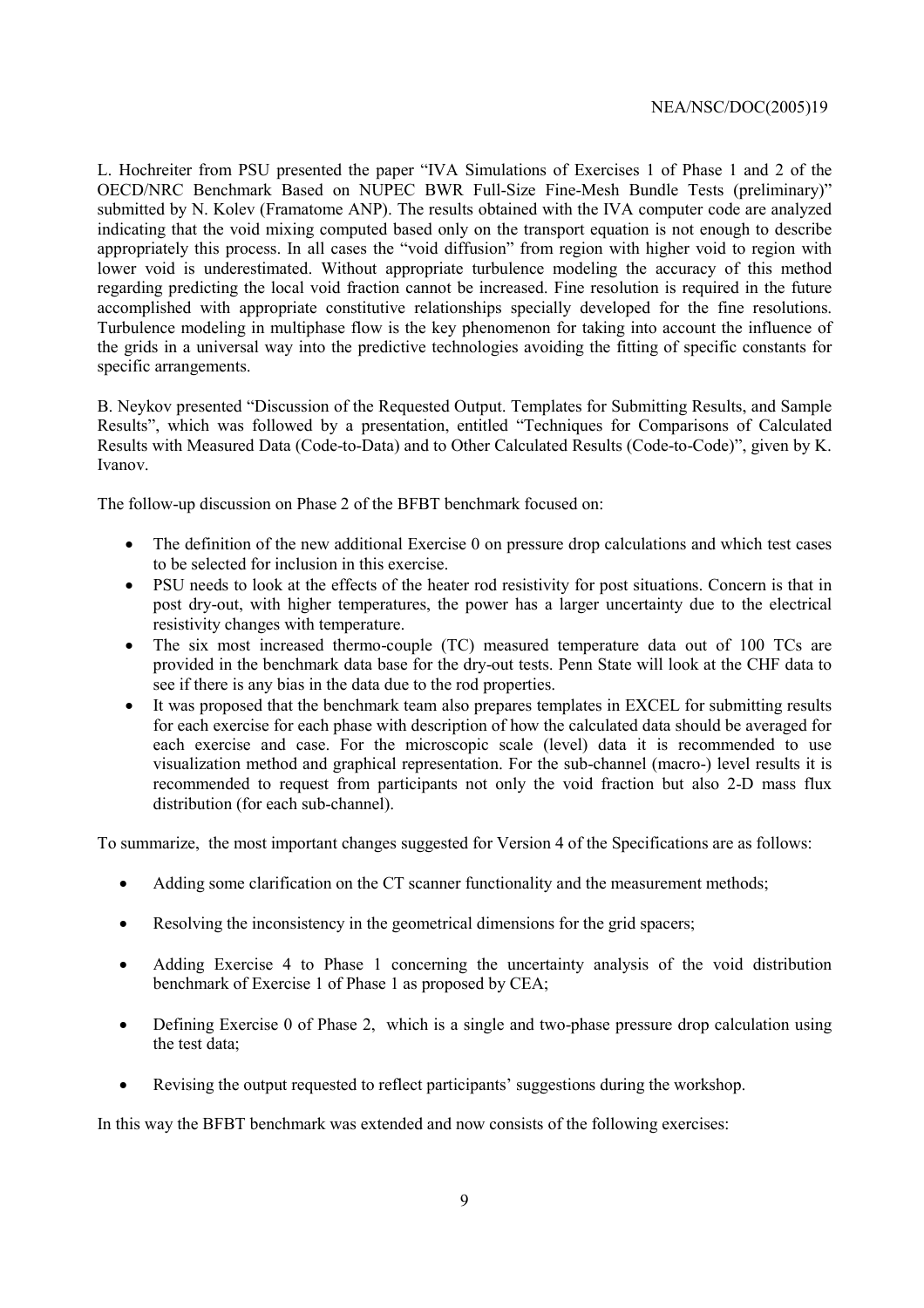# Phase  $1 -$ Void Distribution Benchmark

Exercise  $1 - Steady-state sub-channel grade benchmark$ Exercise  $2 - Steadv-state$  microscopic grade benchmark Exercise  $3 -$ Transient macroscopic grade benchmark Exercise  $4$  – Uncertainty analysis of the steady state sub-channel benchmark

# Phase 2 – Critical Power Benchmark

Exercise 0 - Pressure drop benchmark Exercise 1 - Steady-state benchmark Exercise 2 - Transient benchmark

# **Closing Session: Conclusions and Recommendations**, *Chair: E. Sartori*

L. Hochreiter and E. Sartori initiated a discussion about the BFBT benchmark schedule, actions to be carried out to achieve progress and the next workshop. As a result, the following BFBT schedule and list of actions were accepted by the workshop participants:

| <b>Action</b>                                 | <b>Deadline</b>       | Who                            |
|-----------------------------------------------|-----------------------|--------------------------------|
| Send List of Actions and CD-ROM with the      | Mid-July, 2005        | E. Sartori and K. Ivanov       |
| BFBT-2 workshop<br>materials<br>to<br>the     |                       |                                |
| benchmark participants                        |                       |                                |
| Prepare summary record of the workshop        | End of July, 2005     | K. Ivanov, H. Utsuno,          |
|                                               |                       | and E. Sartori                 |
| Complete the final version of the Benchmark   | End of August, 2005   | L. Hochreiter, K. Ivanov,      |
| Specification (Version 4)                     |                       | H. Utsuno, E. Sartori and      |
|                                               |                       | D. Caruge                      |
| Submit to PSU preliminary results on          | End of December, 2005 | <b>Benchmark Participants</b>  |
| Exercise 1 of Phase 1, one case of Exercise 2 |                       |                                |
| of Phase 1, and Exercises 0 and 1 of Phase 2  |                       |                                |
| Provide feedback to the participants in terms | End of February, 2006 | K<br>L<br><i>Ivanov</i><br>and |
| of comparisons of the submitted results       |                       | Hochreiter                     |
| Organize and conduct BFBT-3 workshop in       | April 26-28 2006      | F. D'Auria, K. Ivanov and      |
| Pisa                                          |                       | E. Sartori                     |

L. Hochreiter and E. Sartori also provided conclusions and closing remarks. This benchmark, with its large set of good quality and very detailed data, will substantially contribute to refining models for best estimate calculations based on good quality experimental data for two-phase flow analyses. In particular the BFBT benchmark is a challenging one, but will contribute to the advancement of refined modelling. Refined modelling is needed as simplified, conservative approaches are not conservative in all cases as certain benchmark studies have demonstrated.

# **Proceedings of the Workshop**

Participants will receive with these proceedings a CD-ROM containing all papers discussed at the meetings.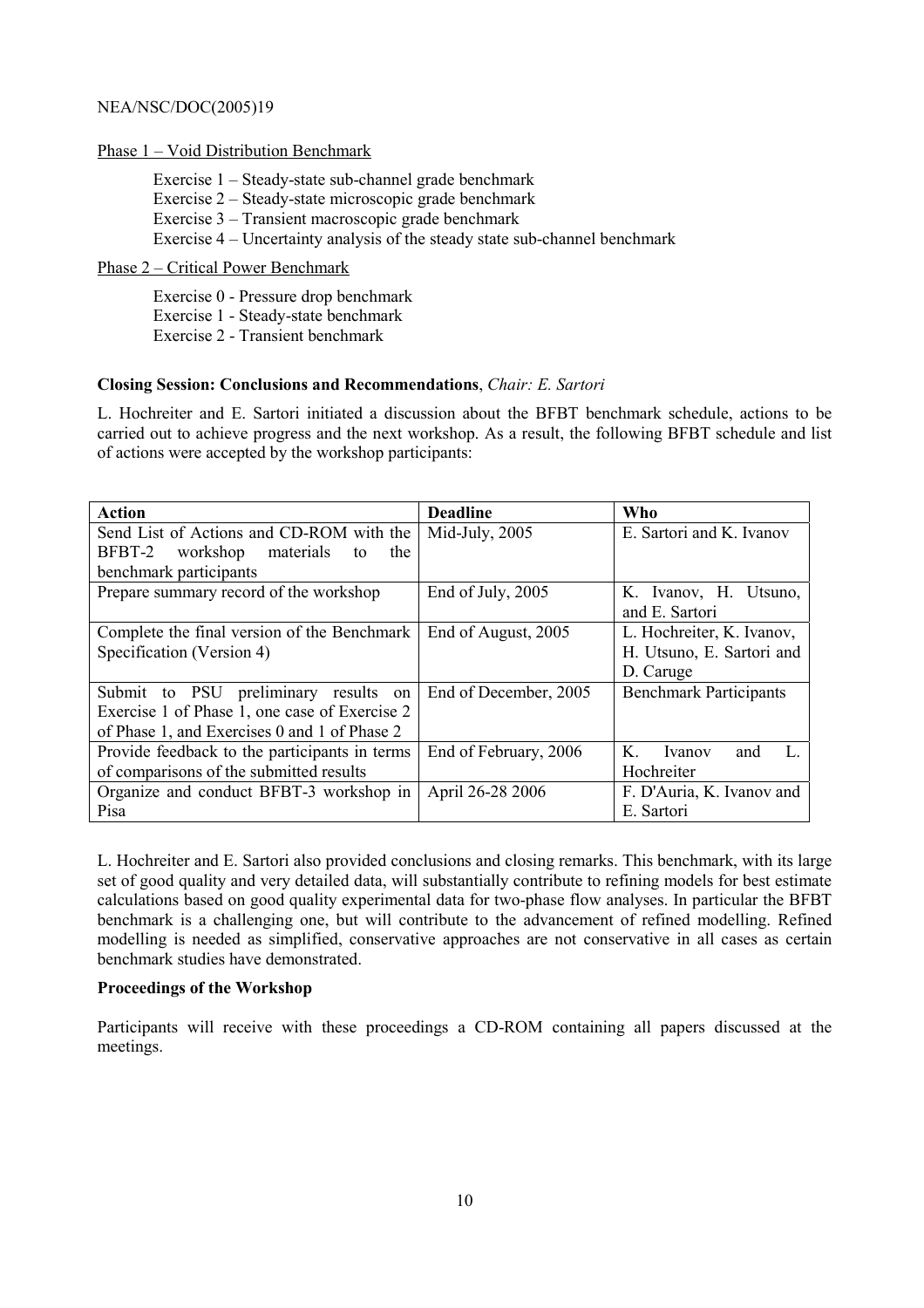# **Next workshop**

The University of Pisa offered to host the  $3<sup>rd</sup>$  workshop from 26-28 April 2006 in conjunction with the  $4<sup>th</sup>$ Workshop of the OECD/DOE/CEA V1000CT Benchmark.

## **Additional information**

1. Hideaki Utsuno (JNES) has provided the following additional information following the BFBT workshop in order to address some of the questions raised during the discussion in the framework of the BFBT-2 workshop.

# (a) Test Operating Cycle

The test operating cycle was of a week. For example, the operation started with the heat-up of the facility on Monday and its cooling-down on Friday. The actual test was done in the middle of the week from Tuesday to Thursday. The facility was off operation on the weekend.

(b) Electrical resistivity changes

The electrical resistivity change was measured for the Test assembly 1 before and after the void fraction measurement. After the test, the electrical resistivity of each rod was increased and the increase was within  $+2\%$ .. The rod power is calculated as follows, Pi=V<sup>2</sup>/Ri, where

Pi: power of rod i

Ri: electrical resistivity of rod i

V: electrical voltage which is common among rods.

Please note that the electrical resistivity is lower with the higher power rod.

The review of the rod temperature increases during post dry-out, provided in the benchmark database, reveals that the maximum temperature is almost  $400^{\circ}$ C and the duration of the dry-out is a few seconds. The effect of the heat-up due to the dry-out on the electrical resistivity was not evaluated. The main reason that causes the electrical resistivity to change may come from the thermal cycle between a room temperature and the test operating temperature. Therefore, as a first guess, it is suggested to use  $+2\%$  for the electrical resistivity change during the post dry-out tests.

2. After the BFBT-2 workshop G. Rhee from US NRC has suggested to the benchmark team to add an exercise for the uncertainty analysis of the critical power benchmark (Exercise 3 of Phase 2). Since this proposal was not brought up during the meeting, it will be presented during the next workshop in April 2006.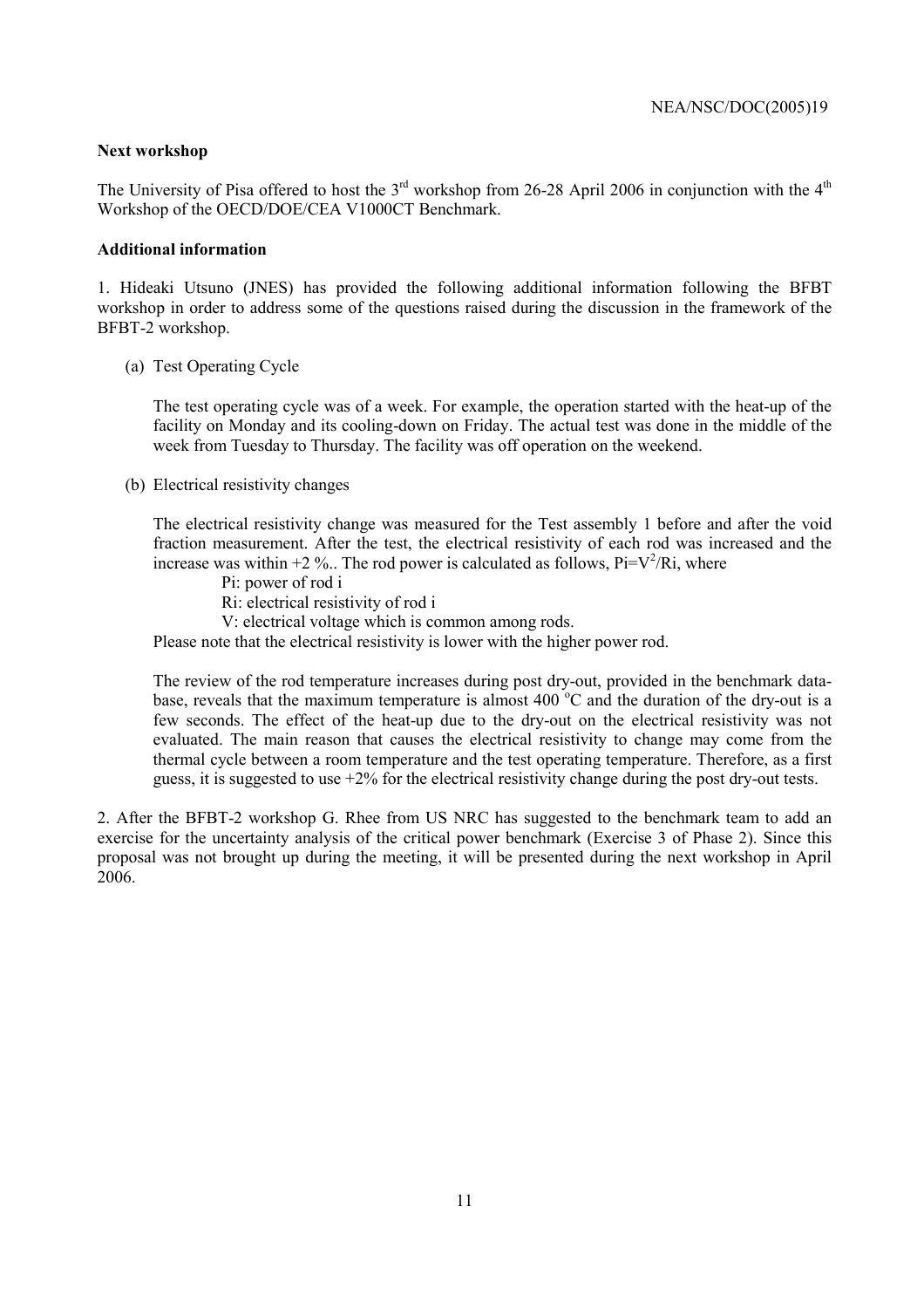#### **Annex I**

**OECD/NRC BWR BFBT Benchmark List of participants in the benchmark and in the Workshop Workshop, PSU, 27-29 June 2005** 

**Participants in the workshop are identified by \*, the others have confirmed their participation in the benchmark by signing the Conditions for Release, Rules and Restrictions Applying to the BFBT data** 

**and have received the data on CD-ROM consequently**

 $\mathcal{L}_\text{max}$ 

#### **BULGARIA**

| * MLADENOVA, Stiliana<br>Atom Consult Ltd<br>St. Lyublyana 46, Office 1113<br>Sofia, Bulgaria                                                                                | Tel:<br>Fax: +359 2 818 0618<br>Eml: stiliana mladenova@mail.bq                          |
|------------------------------------------------------------------------------------------------------------------------------------------------------------------------------|------------------------------------------------------------------------------------------|
| FINLAND<br>DAAVITTILA, Antti<br>Senior Research Scientist<br>Technical Research Centre of Finland<br>VTT Processes, Tekniikantie 4C, Espoo<br>P.O. Box 1604<br>FIN-02044 VTT | Tel: +358 9 456 5028<br>Fax: +358 9 456 5000<br>Eml: Antti.Daavittila@vtt.fi             |
| <b>FRANCE</b><br>* CARUGE, Daniel<br>DM2S/SFME<br>Commissariat à l'Energie Atomique (CEA)<br>Centre d'Etudes Nucléaires de Saclay<br>F-91191 Gif-sur-Yvette CEDEX            | Tel: +33 1 69 08 21 61<br>Fax: +33 1 69 08 9696<br>Eml: daniel.caruge@cea.fr             |
| CHAULIAC, Christian<br>CEA/DEN<br>Centre de Saclay<br>Bat. 121<br>91191 Gif/Yvette cedex                                                                                     | Tel: +33 (0)1 69 08 52 08<br>Fax: +33 (0)1 69 08 57 95<br>Eml: christian.chauliac@cea.fr |
| * MARTIN, Matthieu<br>Lab. d'Etudes Thermiques des Réacteurs<br>Service Fluides numeriques,<br>Modelisation et Etudes<br>CEA Saclay<br>91 191 Gif sur Yvette Cedex           | Tel: +33 1 69 08 81 55<br>Fax: +33 1 69 08 85 68<br>Eml: matthieu.martin@cea.fr          |
| * VALETTE, Michel<br>CEA-Grenoble<br>SSTH/LMDL<br>17 avenue des Martyrs<br>38054 GRENOBLE CEDEX 9                                                                            | Tel: +33 4 38 78 55 37<br>Fax: +33 4 38 78 51 95<br>Eml: michel.valette@cea.fr           |
| <b>GERMANY</b><br>CHENG, Xu<br>Forschungszentrum Kalrsruhe<br>IKET/FZK<br>Postfach 3640<br>D-76021 Karlsruhe                                                                 | Tel: +49 72 47 824 897<br>Fax: +49 72 47 824 837<br>Eml: xu.cheng@iket.fzk.de            |
| GLUECK, Markus<br>Framatome ANP GmbH<br>FGTT<br>Postfach 3220<br>D-91050 ERLANGEN                                                                                            | Tel: +49 9131 18 92376<br>Fax: +49 9131 18 95243<br>Eml: markus.glueck@framatome-anp.de  |
| * HERING, Wolfgang<br>Forschungszentrum Karlsruhe<br>Institut für Reaktorsicherheit<br>Anlagendynamik und Reaktorsicherheit<br>Postfach 3640<br>D-76021 Karlsruhe            | Tel: +49 (0) 7247 822556<br>Fax: +49 (0) 7247 823718<br>Eml: hering@irs.fzk.de           |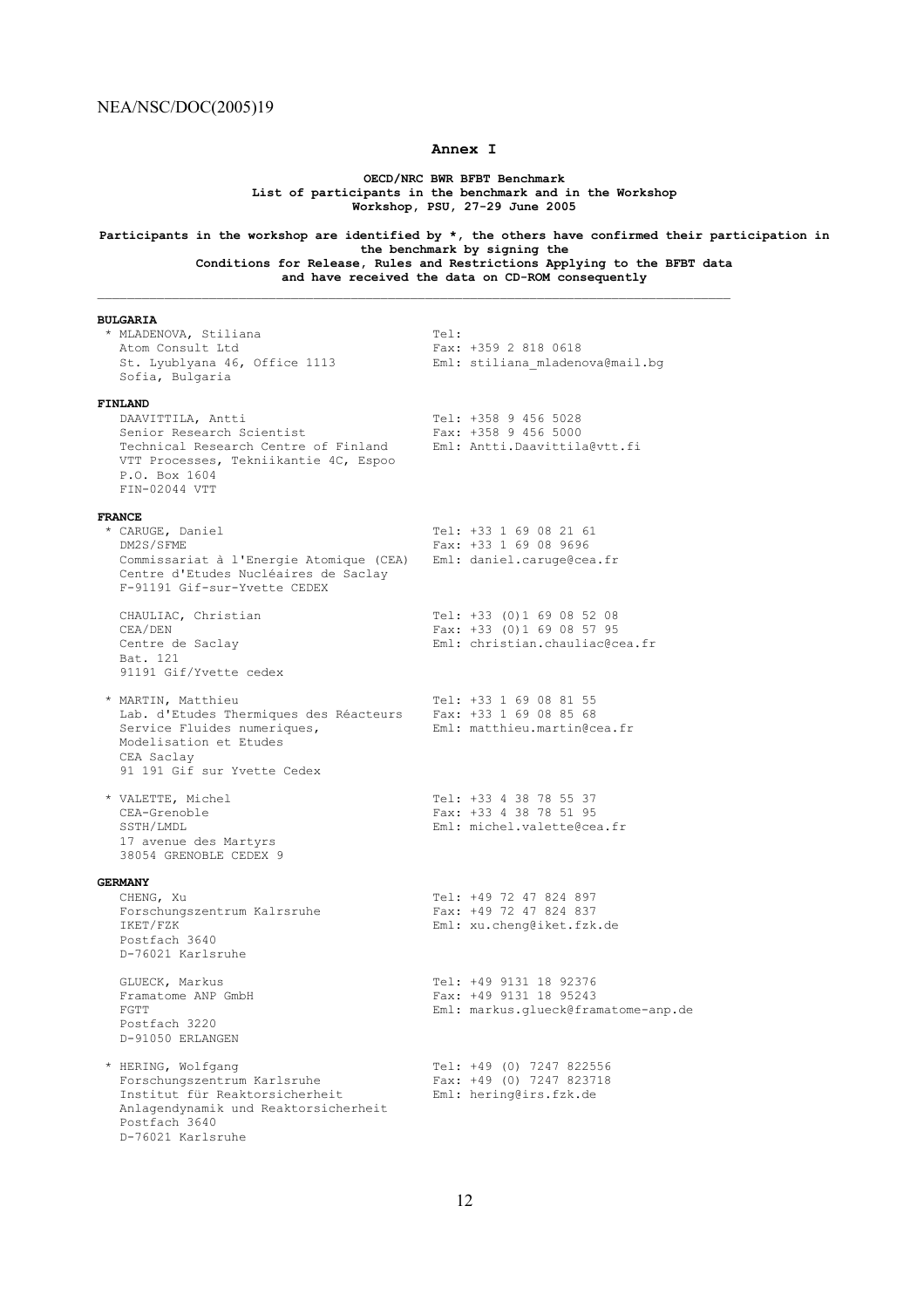```
 KOLEV, Nikolay Ivanov Tel: +49 9131 189 6340 
 Dept Manager Multi-phase Flow Fax: +49 9131 189 4345 
  Pept Manager Multi-phase Flow Fax: +49 9131 189 4345<br>FRAMATOME ANP GmbH Eml: nikolay.kolev@framatome-anp.com
   NGPS1 
  P.O. Box 3220, Möhrendorferstr. 1
   D-91058 ERLANGEN 
 LANGENBUCH, Siegfried Tel: +49 (89) 3200 4424 
 Gesellschaft fuer Anlagen und Fax: +49 (89) 3200 4599 
Reaktorsicherheit mbH Bender Eml: lab@grs.de
 Forschungsinstitute 
   Postfach 13 28 
   D-85748 GARCHING 
ITALY<br>D'AURIA, Francesco
                                     Tel: +39 050 836653/ 050 880261<br>Fax: +39 050 836665<br>Eml: dauria@ing.unipi.it
  Universita degli Studi di Pisa<br>Universita degli Studi di Pisa<br>Port of mechanical auglesr
  Dept. of mechanical, nuclear
         & production engineering 
   Via Diotisalvi, 2 
   I-56126 PISA 
  MAZZINI, Davide T = 1: +39 050 880 421DIMNP Fax:
   Universita di Pisa Eml: d. mazzini@ing.unipi.it 
   Via Diotisalvi 2 
   56100 PISA 
   MORETTI, Fabio Tel: +39 (050) 880 363 
  DIMNP<br>
Universita di Pisa<br>
Universita di Pisa<br>
Eml: f.moretti@ing.unip
                                        Eml: f.moretti@ing.unipi.it
   Via Diotisalvi 2 
   56100 PISA 
PARISI, Carlo Tel: +39 050 880418
 Universita degli Studi di Pisa Fax: 
Dept. of mechanical, nuclear Fml: c.parisi@ing.unipi.it
   & production engineering 
   Via Diotisalvi, 2 
   I-56126 PISA 
  PETRUZZI, Alessandro Tel: +39 050 83 66 50<br>
Universita di Pisa Tax: +39 050 83 66 65
                                        Fax: +39 050 83 66 65
   DIMNP Eml: axp46@psu.edu 
   Via Diotisalvi 2 
   56100 PISA 
JAPAN<br>AKIMOTO, Hajime
 AKIMOTO, Hajime Tel: +81 29-282-5097 
Research Group for Thermal Fax: +81 29-282-6427
       and Fluid Engineering, Eml: akimoto@hflwing.tokai.jaeri.go.jp 
   Japan Atomic Energy Research Institute, 
   Tokai-mura, Ibaraki-ken, 
   319-1195 
BAGLIETTO, Emilio Tel:
 Ninokata Laboratory for Nuclear Reactors Fax: 
 Tokyo Institute of Technology Eml: 01d51276@nr.titech.ac.jp 
   2-12-1 O-okayama, Meguro-Ku 
   Tokyo 152-8550 
 HOTTA, Akitoshi Tel: +81 (3) 4586 6742 
 In-Core Management Systems Dept. Fax: +81 (3) 4586 1190 
 TEPCO System Corporation Eml: hotta-akitoshi1@tepsys.co.jp 
  TEPCO System Corporation<br>Shibusawa City Place Bldg.
   2-37-28, Eidai, 
   Koto-ku, Tokyo 135-0034
```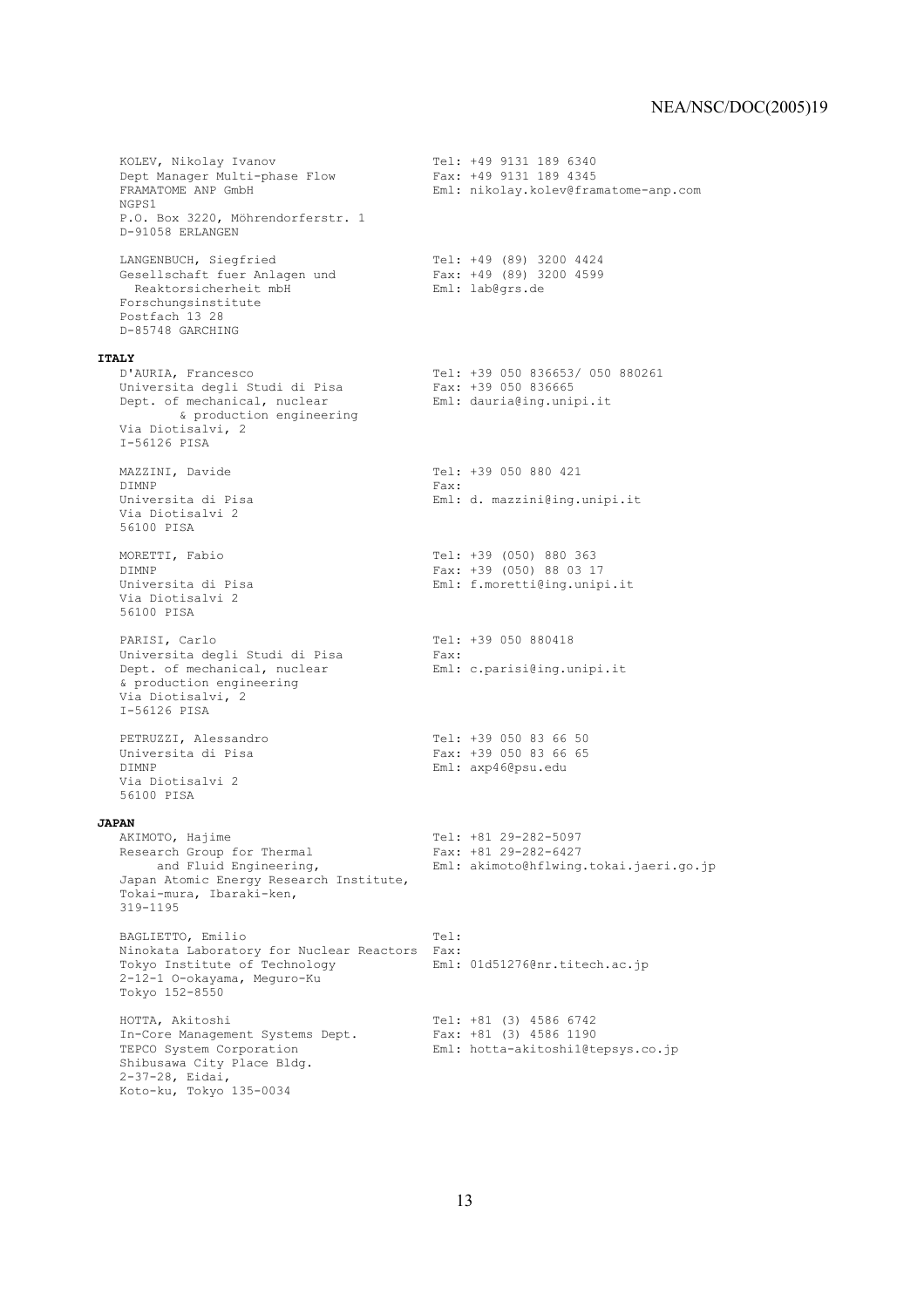\* KAKINOKI, Shumpei Tel: +81 724 52 7241 Nuclear Fuel Industries, Ltd.<br>Kumatori Works Eml: kakinoki@nfi.co.jp 950 Asashiro-Nishi 1-chome Kumatori-cho Sennan-gun Osaka 590-0481 MATSUURA, Keizo Tel: +81 724-52-7241 Thermal Hydraulic and Safety Analysis Gro Fax: +81 724-52-7244 Fuel Engineering and Development Departme Eml: matsuura@nfi.co.jp Kumatori Works - Nuclear Fuel Industries, 950 Asashiro-Nishi 1-chome Kumatori-cho Sennan-gun Osaka 590-0481 MINATO, Akihiko 1999 (El: +81 294 55 8074<br>Hitachi, Ltd. 1994 53 7664 Hitachi, Ltd.<br>Hitachi, Ltd.<br>Power & Industrial Systems Eml: akihiko minato@pis.hitachi.co.jp R & D Laboratory 7-2-1 Omika-cho, Hitachi-shi Ibaraki-ken, 319-1221 NAITOH, Masanori 1988 1991 12: +81 3-4512-2551<br>General Manager 1988 12: +81 3-4512-2600 Fax:  $+81$  3-4512-2600 Nuclear Power Engineering Corporation (NU Eml: ms-naito@nupec.or.jp Toranomon 4-chome Bldg. 6F, 4-1-8 Toranomon, Minato-ku Tokyo, 105-0001 \* UTSUNO, Hideaki Tel: +81 3 4511 1530 Safety Analysis and Evaluation Division Fax: +81 3 4511 1598 Japan Nuclear Energy Safety Organization Eml: utsuno-hideaki@jnes.go.jp Kamiya-cho MT Bldg., 4-3-20, Toranomon, Minato-ku, Tokyo, 105-0001 **KOREA (REPUBLIC OF)**<br>\* HWANG, Dae-Hyun \* HWANG, Dae-Hyun Tel: +82 42 868 8730 Advanced Reactor Technology Development Fax: +82 42 868 8990 Korea Atomic Energy Research Institute (K Eml: dhhwang@kaeri.re.kr Dukjin150, Yuseong-gu, Daejeon 305-353 IN, Wang-kee Tel: +82 42 868 2823 Advanced Reactor Technology Development Fax: +82 42 863 0565 Korea Atomic Energy Research Institute (K Eml: wkin@kaeri.re.kr Dukjin150, Yuseong-gu Daejeon 305-353 JEONG, Jae-Jun Tel: +82 42 868 2958 Thermal-Hydraulic Safety Research Team Fax: +82 42 868 8990 Korea Atomic Energy Research Institute (K Eml: jjjeong@kaeri.re.kr Dukjin150, Yuseong-gu Daejeon 305-353 **NETHERLANDS** WILLEMSEN, Sander M. Tel: +31 224 564641 Plant Performance and Technology Fax: +31 224 568490 NRG Eml: Willemsen@nrg-nl.com Westerduinweg, 3 P.O.Box 25 1755 ZG Petten **SPAIN** ARAGONES BELTRAN, Jose Maria Tel: +34 91 336 3108 Dpto. Ingenieria Nuclear Fax: +34 91 336 3002<br>ETSI-Industriales Fax: +34 91 336 3002 Eml: arago@din.upm.es Univ. Politecnica de Madrid Jose Gutierrez Abascal 2 E-28006 MADRID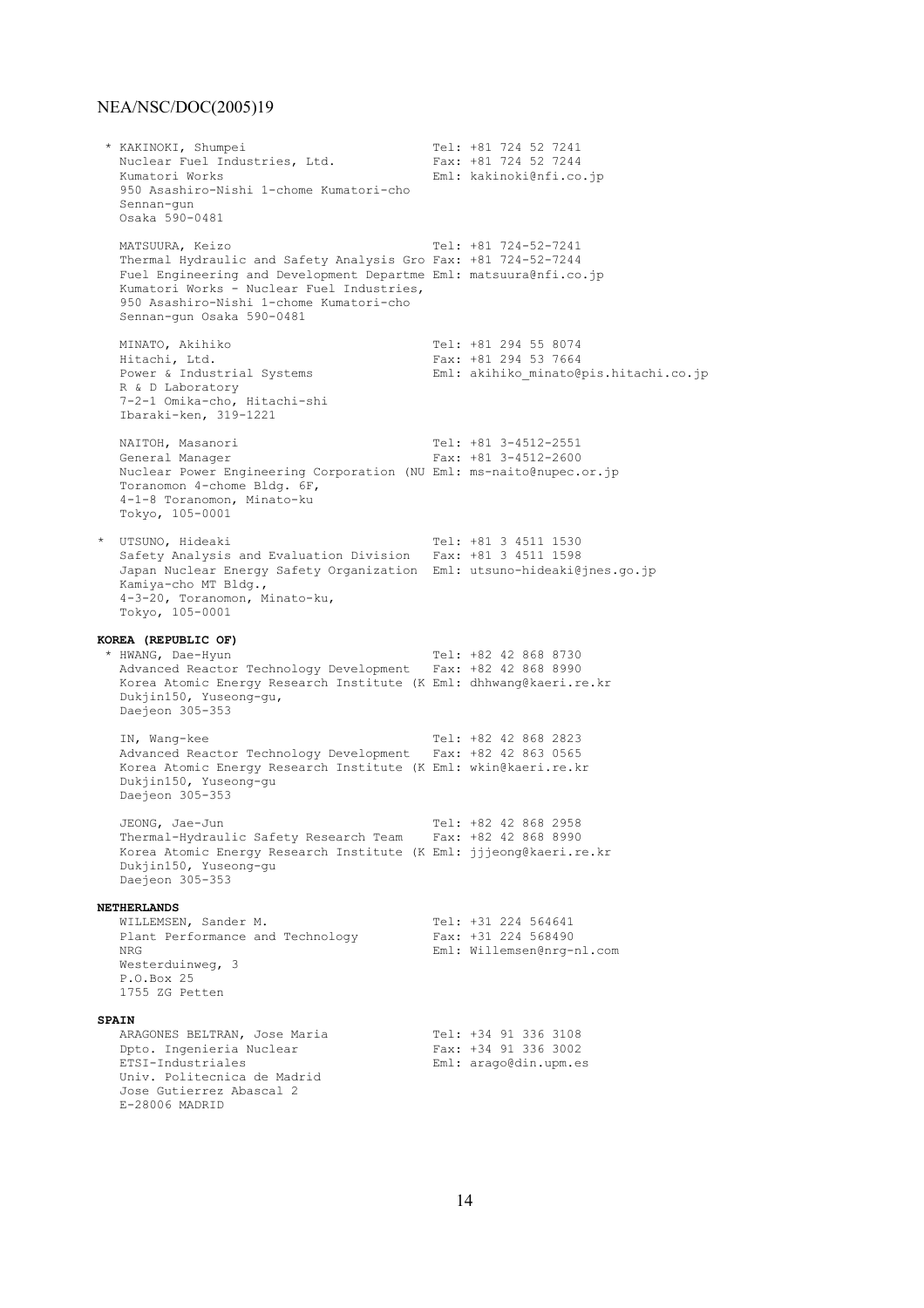\* CUERVO GOMEZ, Diana Tel: +34 91 336 7177 Dpto. Ingenieria Nuclear Fax: +34 91 544 2149 Universidad Politecnica de Madrid Eml: dcuervo@etsin.upm.es E.T.S. Ingenieros Navales Avda. Arco de la Victoria s/n 28040 MADRID **SWEDEN** \* ADAMSSON, Carl<br>Westinghouse Electric Sweden AB Fax: +46 21 347580 Westinghouse Electric Sweden AB Fax: +46 21 347580 Nuclear Fuel Business Unit Eml: carl.adamsson@se.westinghouse.com SE - 721 63 Västerås ANGLART, Henryk Tel: Westinghouse Electric Sweden AB Fax: +46 21 347580 Nuclear Fuel Business Unit Eml: henryk.anglart@se.westinghouse.com  $SR - 721$  63 Västerås **SWITZERLAND**<br>AOUNALLAH, Yacine Tel: +41 56 310 26 95 Nuclear Energy & Safety Research Departme Fax: +41 56 310 21 99 Laboratory for Reactor Physics Eml: Yacine.Aounallah@psi.ch & Systems Behaviour Paul Scherrer Institute 5232 Villigen PSI **UNITED STATES OF AMERICA** \* AUMILLER, David Tel:<br>Bechtel Bettis, Inc. Tax: Fax:  $Fast: +1 412 476 5590$ Bettis Atomic Laboratory **Eml:** aumiller@bettis.gov P.O. Box 79 West Mifflin. PA 15122-0079 AVRAMOVA, Maria N. Tel: +1 814 863 3926 Nuclear Engineering Programme Fax: +1 814 865 8499 The Pennsylvania State University Eml: mna109@psu.edu 334 Reber Building University Park PA 16802 \* AYDOGAN, Fatih Tel: +1 814 863 4506 Nuclear Engineering Program Fax: +1 814 865 8499 Department of Mechanical and Nuclear Engi Eml: fua109@psu.edu The Pennsylvania State University 322 Reber bldg University Park, PA 16802 \* DELFINO, Claudio Tel: +1 (301) 255-2261 ISL, Inc. Fax: +1 (301) 468-0883 Nuclear Systems Analysis Division Eml: cdelfino@islinc.com 11140 Rockville Pike Suite 500 Rockville, MD 20852 \* HOCHREITER, Larry E. Tel: +1 (814) 865-6198 Mechanical & Nuclear Engineering Fax: +1 (814) 865-8499 The Pennsylvania State University Eml: lehnuc@engr.psu.edu 233 Reber Building University Park, PA 16802 \* IRELAND, Andrew Tel: +1 814 865 2289 Pennsylvania State University<br>317 Reber Bldg Eml: ajireland@psu.edu University Park PA 16802 \* IVANOV, Kostadin Tel: +1 (814) 865 0040 Head of RDFMG Fax: +1 (814) 865 8499 Nuclear Engineering Program Eml: kni1@psu.edu The Pennsylvania State University 230 Reber Bldg University Park, PA 16802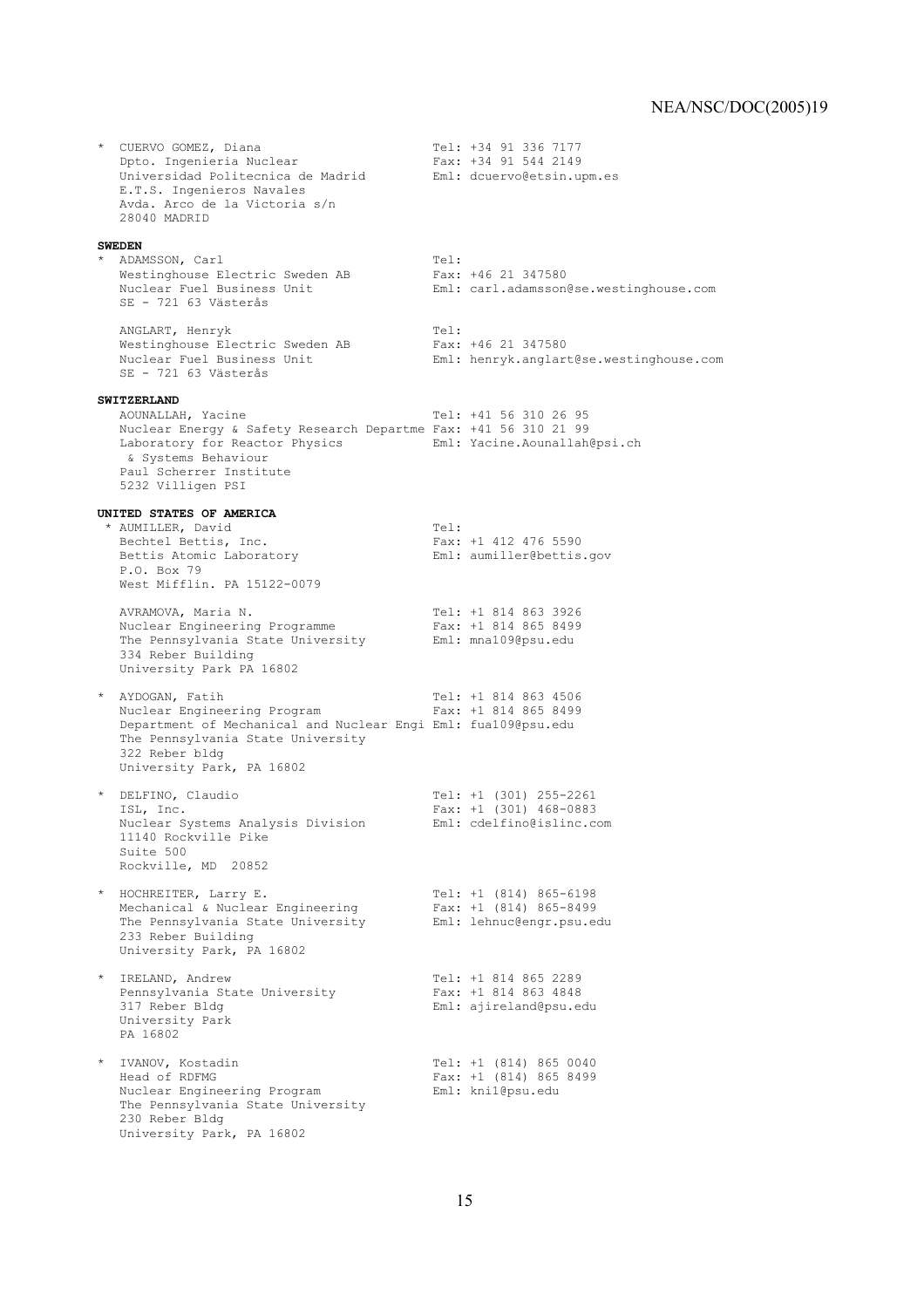12 boulevard des Iles F-92130 ISSY-LES-MOULINEAUX

MEYER, James Tel: +1 301 468 6425 Manager, Nuclear Systems Analysis Divisio Fax: +1 301 468 0883 Information Systems Laboratories, Inc. (I Eml: jmeyer@islinc.com 11140 Rockville Pike - Suite 500 Rockville, Maryland 20815 \* NEYKOV, Boyan Tel: +1 814 863 3926 Nuclear Engineering Programme Fax: +1 814 865 8499 The Pennsylvania State University Eml: bsn120@psu.edu 334 Reber Building University Park PA 16802 \* RHEE, Gene S. Tel: +1 301-415-6489 U.S. Nuclear Regulatory Commission Fax: +1 301 415 51 53 Mail Stop T10K8 **Eml:** GSR@nrc.gov Washington, D.C. 20555 \* POINTER, W. David \* POINTER, W. David Tel: +1 630 252 1052 Argonne National Laboratory Fax: +1 630 252 4500 9700 S. Cass Avenue **Eml:** dpointer@anl.gov Argonne, IL 60439 \* TENTNER, Adrian Tel: +1 630 252 8454 Argonne National Laboratory Fax: +1 630 252 4500 9700 S. Cass Avenue entry Eml: tentner@anl.gov Argonne, IL 60439 \* VOLPENHEIM, Eric Tel: CD-ADAPCO Fax: +1 513 598 5500 5608 Harrison Avenuw Eml: volpenheim@us.cd-adapco.com Cincinnati, OH 45248 WEBER, David P.<br>
Research Program Director<br>
Fax: +1 630 252-4780 Research Program Director Fax: +1 630 252-4780 Nuclear Engineering Division Eml: dpweber@anl.gov Argonne National Laboratory 9700 South Cass Avenue ARGONNE, IL. 60439 **International Organisations** \* SARTORI, Enrico Tel: +33 1 45 24 10 72 / 78 Fax:  $+33$  1 45 24 11 10 / 28<br>Eml: sartori@nea.fr Le Seine-Saint Germain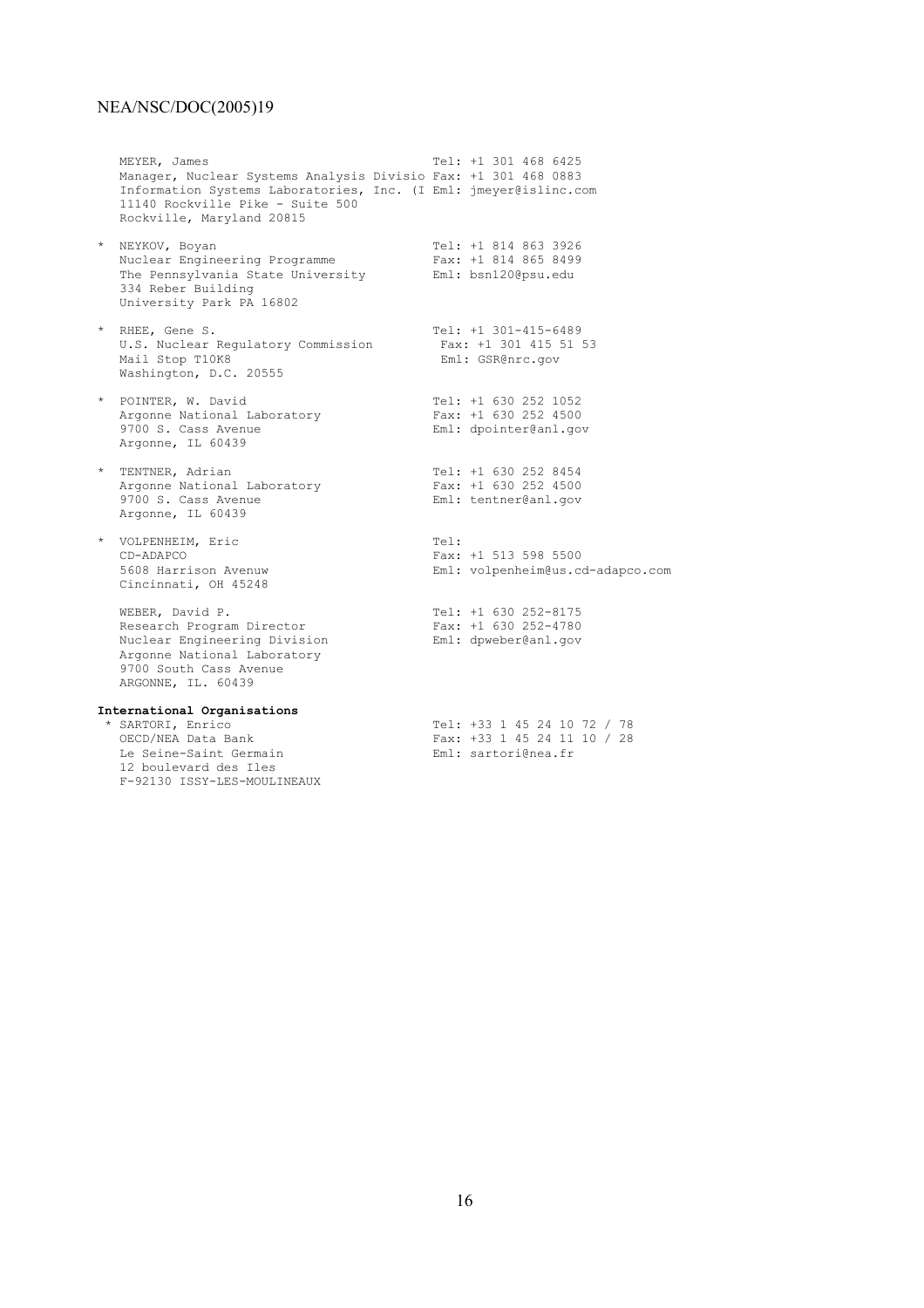#### **Annex II**

## **OECD/NRC Benchmark based on NUPEC BWR**  Full-size Fine-mesh Bundle Tests (BFBT) – Second Workshop **(BFBT-2)**

Reber Building University Park, PA USA 27-29 June 2005 Hosted by The Pennsylvania State University, USA

#### **FINAL PROGRAMME** [B0201]

# **Day 1: 27 June 2005**

**08:00 a.m – 08:30 a.m.** Continental breakfast (125 Reber)

**08:30 a.m.**  $-$  **08:45 a.m**. Introduction and opening remarks  $-L$ . *Hochreiter* 

Introduction of Participants [B0202a], List of Benchmark Participants [B0202b]

 $08:45$  a.m.  $-09:15$  a.m. Welcome remarks on the behalf of

NEP, PSU – *J. Brenizer* [B0203] US NRC - *G. Rhee* NEA, OECD – *E. Sartori* [B0204]

**09:15 a.m.**  $-$  **09:45 a.m**. Overview and status of benchmark activities  $-$  *K. Ivanov* [B0205]

#### *Technical Sessions on Phase 1 – Void Distribution Benchmark – Chair L. Hochreiter (Reber 135)*

**09:45 a.m.**  $-$  **10:30 a.m**. Detailed discussion of the test facility and measurement techniques  $-$  *H*. *Utsuno* [B0206]

**10:30 a.m.**  $-11:00$  **a.m**. Coffee break  $-125$  Reber

**11:00 a.m.** – **11:45 a.m**. Discussion of the void distribution tests and how the benchmark cases were selected  $-H$ . *Utsuno* [B0206 continuation]

**11:45 a.m. -12:30 p.m.** Key and format of the test data (benchmark database) – B. Neykov [B0207]

**12:30 p.m.**  $-01:30$  p.m. Lunch  $-125$  Reber

**01:30 p.m.- 02:15 p.m.** Discussion of fuel assembly data and spacer grid data for Phase 1 (including 3-D movie) – *F. Aydogan and E. Sartori* [B0208a] / [movie]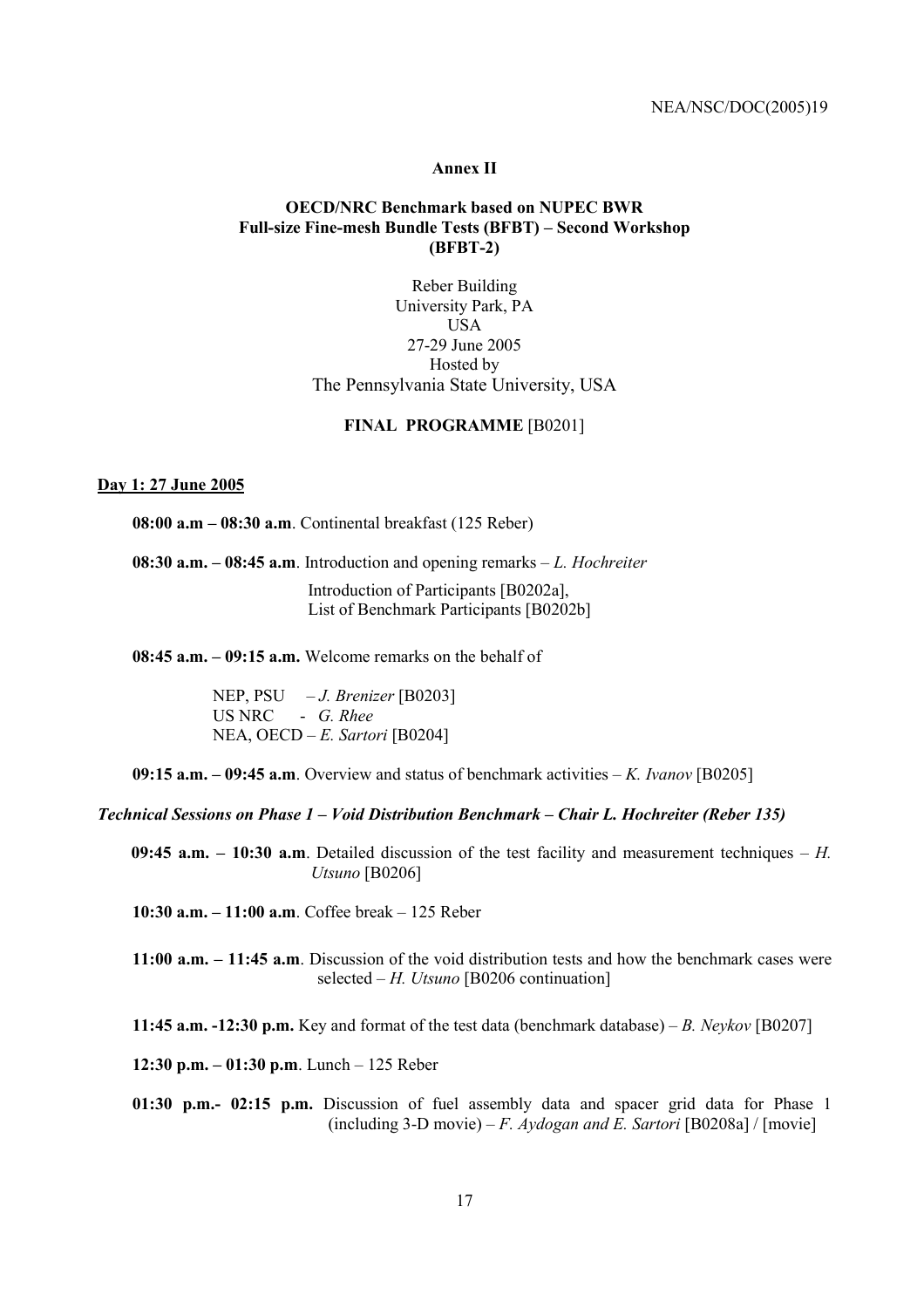**02:15 p.m.**  $-$  **02:45 p.m.** Presentations and discussions on the specification of Phase 1 Exercises 1-3  $-$ *B. Neykov* [B0209]

**02:45 p.m. – 03:30 p.m.** Presentation and discussion of the modelling issues and preliminary results for Exercise 1 of Phase  $1 - F$ . Aydogan [B0210]

**03:30 p.m. – 04:00 p.m.** Coffee Break

**04:00 p.m. – 05:00 p.m.** Derivation of sub-channel loss coefficients and COBRA-TF sample deck for Exercise 1 of Phase  $1 - F$ . *Aydogan* [B0211]

## **Day 2: 28 June 2005**

**08:00 a.m. – 08:30 a.m.** Continental breakfast (125 Reber)

**08:30 a.m. – 09:00 a.m.** Presentation and discussion of the modelling issues for Exercise 2 of Phase 1 ñ *B. Neykov* [B0212]

**09:00 a.m. – 10:30 a.m.** Participants' presentations on modelling of Exercises 1 and 2 of Phase 1

- *S. Kakinoki, T. Ikeno, K. Matsuura*, "Sub-channel Analysis of Void Fraction by COBRA-TF  $(\text{preliminary})$ <sup>"</sup> [B0213]
- *Hotta*, "Preliminary Results with NASCA" [B0214]
- *D. Caruge, M. Martin, J.M. Martinez and E. Royer*,:'What about Uncertainty Analysis in the Benchmark?' [B0215]

**10:30 a.m. – 11:00 a.m.** Coffee break (125 Reber)

**11:00 a.m. – 12:30 p.m**. Participants' presentations on modelling of Exercises 1 and 2 of Phase 1

- *C. Adamson,* "Models for MONA-3" [B0216]
- *N. Kolev*, "IVA Simulations of Exercises 1 of Phase 1 and 2 of the OECD/NRC Benchmark Based on NUPEC BWR Full-Size Fine-Mesh Bundle Tests (preliminary)" [B0217a], [B0217b] (text)
- *D. Hwang*, "Preparation of Input Data for MATRA, MARS (COBRA-TF), and CFX" [B0218]

**12:30 p.m.**  $-01:30$  p.m. Lunch (125 Reber)

**01:30 p.m.**  $-$  **03:00 p.m.** Participants' presentations on modelling of Exercises 1 and 2 of Phase 1

- *Claudio Delfino*,:<sup>"</sup>CFD Modelling Approach to Phase I of the BFBT Benchmark" [B0219] [B0219a], [B0219b], [B0219c], [B0219d], [B0219e], [B0219f], [movie1], [movie2]
- W. Hering, M. Böttcher, X. Cheng, H. Homann, M. Wörner: <sup>'</sup>FZK Contribution to the OECD-BFBT Benchmark" [B0220], [movie]
- *M.Naitoh,* "Preliminary Results of Void Distribution Analysis" [B0221]

**03:00 p.m.**  $-$  **03:30 p.m.** Discussion on Phase  $1 - L$ . *Hochreiter* 

**03:30 p.m.**  $-$  **04:00 p.m**. Coffee break (125 Reber)

*Technical Sessions on Phase 2 – Critical Power Benchmark – Chair H. Utsuno (135 Reber)*